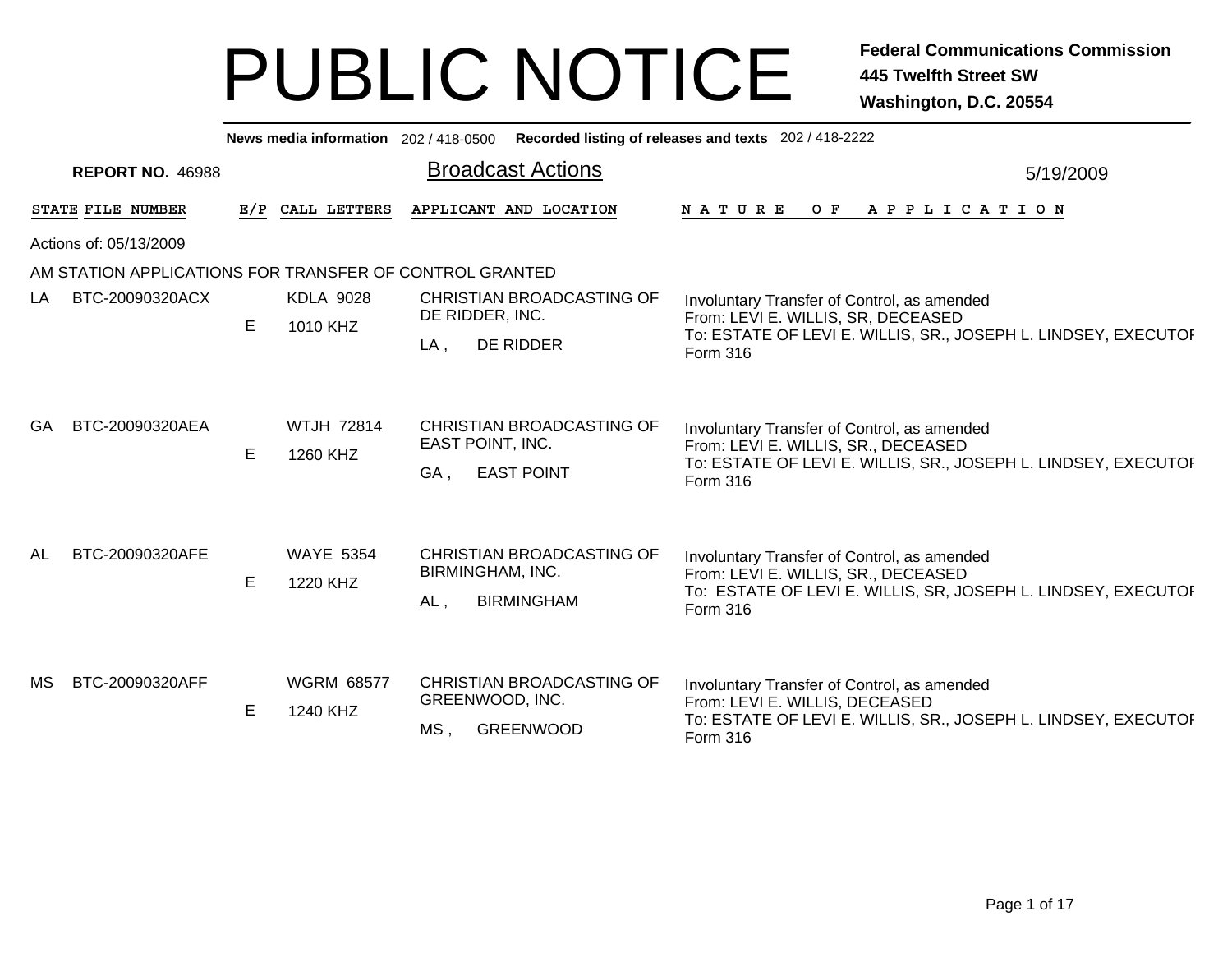|     | Recorded listing of releases and texts 202 / 418-2222<br>News media information 202/418-0500 |     |                               |                                                                           |                                                                                                                                                                         |  |  |  |  |  |  |  |  |  |
|-----|----------------------------------------------------------------------------------------------|-----|-------------------------------|---------------------------------------------------------------------------|-------------------------------------------------------------------------------------------------------------------------------------------------------------------------|--|--|--|--|--|--|--|--|--|
|     | <b>REPORT NO. 46988</b>                                                                      |     |                               | <b>Broadcast Actions</b>                                                  | 5/19/2009                                                                                                                                                               |  |  |  |  |  |  |  |  |  |
|     | STATE FILE NUMBER                                                                            | E/P | CALL LETTERS                  | APPLICANT AND LOCATION                                                    | <b>NATURE</b><br>O F<br>A P P L I C A T I O N                                                                                                                           |  |  |  |  |  |  |  |  |  |
|     | Actions of: 05/13/2009                                                                       |     |                               |                                                                           |                                                                                                                                                                         |  |  |  |  |  |  |  |  |  |
|     | AM STATION APPLICATIONS FOR TRANSFER OF CONTROL GRANTED                                      |     |                               |                                                                           |                                                                                                                                                                         |  |  |  |  |  |  |  |  |  |
| VA. | BTC-20090320AFK                                                                              | E.  | <b>WPCE 72813</b><br>1400 KHZ | CHRISTIAN BROADCASTING OF<br>PORTSMOUTH, INC.<br>PORTSMOUTH<br>VA,        | Involuntary Transfer of Control, as amended<br>From: LEVI E. WILLIS, SR., DECEASED<br>To: ESTATE OF LEVI E. WILLIS, SR., JOSEPH L. LINDSEY, EXECUTO<br>Form 316         |  |  |  |  |  |  |  |  |  |
| VA. | BTC-20090320AFN                                                                              | E   | <b>WCPK 64003</b><br>1600 KHZ | CHRISTIAN BROADCASTING OF<br>CHESAPEAKE, INC.<br><b>CHESAPEAKE</b><br>VA, | Involuntary Transfer of Control, as amended<br>From: LEVI E. WILLIS, SR., DECEASED<br>To: ESTATE OF LEVI E. WILLIS, SR., JOSEPH L. LINDSEY, EXECUTOI<br><b>Form 316</b> |  |  |  |  |  |  |  |  |  |
| VA  | BTC-20090320AFT                                                                              | E   | WGPL 69560<br>1350 KHZ        | CHRISTIAN BROADCASTING OF<br>NORFOLK, INC.<br>PORTSMOUTH<br>VA.           | Involuntary Transfer of Control, as amended<br>From: LEVI E. WILLIS, SR., DECERASED<br>To: ESTATE OF LEVI E. WILLIS, SR., JOSEPH L. LINDSEY, EXECUTOI<br>Form 316       |  |  |  |  |  |  |  |  |  |
| AL  | BTC-20090320AGA                                                                              | E   | <b>WNUZ 54472</b><br>1230 KHZ | BIRMINGHAM CHRISTIAN RADIO,<br>INC.<br><b>TALLADEGA</b><br>AL,            | Involuntary Transfer of Control, as amended<br>From: LEVI E. WILLIS, SR., DECEASED<br>To: ESTATE OF LEVI E. WILLIS, SR., JOSEPH L. LINDSEY, EXECUTOF<br>Form 316        |  |  |  |  |  |  |  |  |  |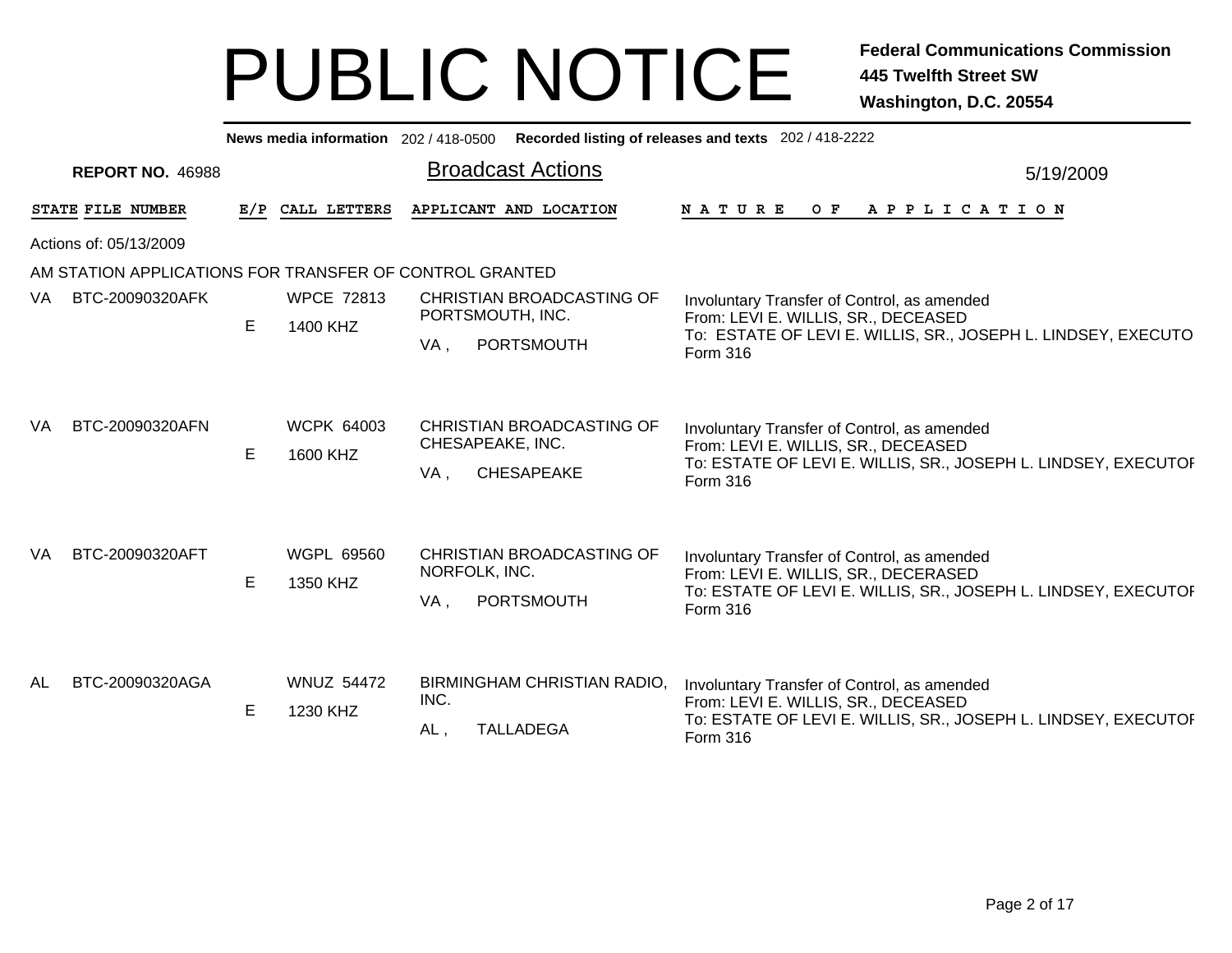|           |                                                                             |   |                                |                                    |                                                 | News media information 202 / 418-0500 Recorded listing of releases and texts 202 / 418-2222                                                                             |
|-----------|-----------------------------------------------------------------------------|---|--------------------------------|------------------------------------|-------------------------------------------------|-------------------------------------------------------------------------------------------------------------------------------------------------------------------------|
|           | <b>REPORT NO. 46988</b>                                                     |   |                                |                                    | <b>Broadcast Actions</b>                        | 5/19/2009                                                                                                                                                               |
|           | STATE FILE NUMBER                                                           |   | E/P CALL LETTERS               |                                    | APPLICANT AND LOCATION                          | NATURE<br>APPLICATION<br>O F                                                                                                                                            |
|           | Actions of: 05/13/2009                                                      |   |                                |                                    |                                                 |                                                                                                                                                                         |
|           | AM STATION APPLICATIONS FOR TRANSFER OF CONTROL GRANTED                     |   |                                |                                    |                                                 |                                                                                                                                                                         |
| <b>NC</b> | BTC-20090320AGC                                                             |   | <b>WELS 20408</b>              | KINSTON CHRISTIAN RADIO, INC.      | Involuntary Transfer of Control, as amended     |                                                                                                                                                                         |
|           |                                                                             | Е | 1010 KHZ                       | NC,                                | <b>KINSTON</b>                                  | From: LEVI E. WILLIS, SR., DECEASED<br>To: ESTATE OF LEVI E. WILLIS, SR., JOSEPH L. LINDSEY, EXECUTOI<br><b>Form 316</b>                                                |
| MS.       | FM STATION APPLICATIONS FOR TRANSFER OF CONTROL GRANTED<br>BTCH-20090320AFG | E | WGRM-FM<br>11889<br>93.9 MHZ   | GREENWOOD, INC.<br>MS <sub>1</sub> | CHRISTIAN BROADCASTING OF<br><b>GREENWOOD</b>   | Involuntary Transfer of Control, as amended<br>From: LEVI E. WILLIS, DECEASED<br>To: ESTATE OF LEVI E. WILLIS, SR., JOSEPH L. LINDSEY, EXECUTOF<br><b>Form 316</b>      |
| NC.       | BTCH-20090320AGD                                                            | E | WELS-FM<br>20409<br>102.9 MHZ  | NC,                                | KINSTON CHRISTIAN RADIO, INC.<br><b>KINSTON</b> | Involuntary Transfer of Control, as amended<br>From: LEVI E. WILLIS, SR., DECEASED<br>To: ESTATE OF LEVI E. WILLIS, SR., JOSEPH L. LINDSEY, EXECUTOF<br><b>Form 316</b> |
| NC.       | BTCH-20090320AGH                                                            | E | <b>WBXB 18649</b><br>100.1 MHZ | INC.<br>NC,                        | EDENTON CHRISTIAN RADIO,<br><b>EDENTON</b>      | Involuntary Transfer of Control, as amended<br>From: LEVI E. WILLIS, SR., DECEASED<br>To: ESTATE OF LEVI E. WILLIS, SR., JOSEPH L. LINDSEY, EXECUTOF<br><b>Form 316</b> |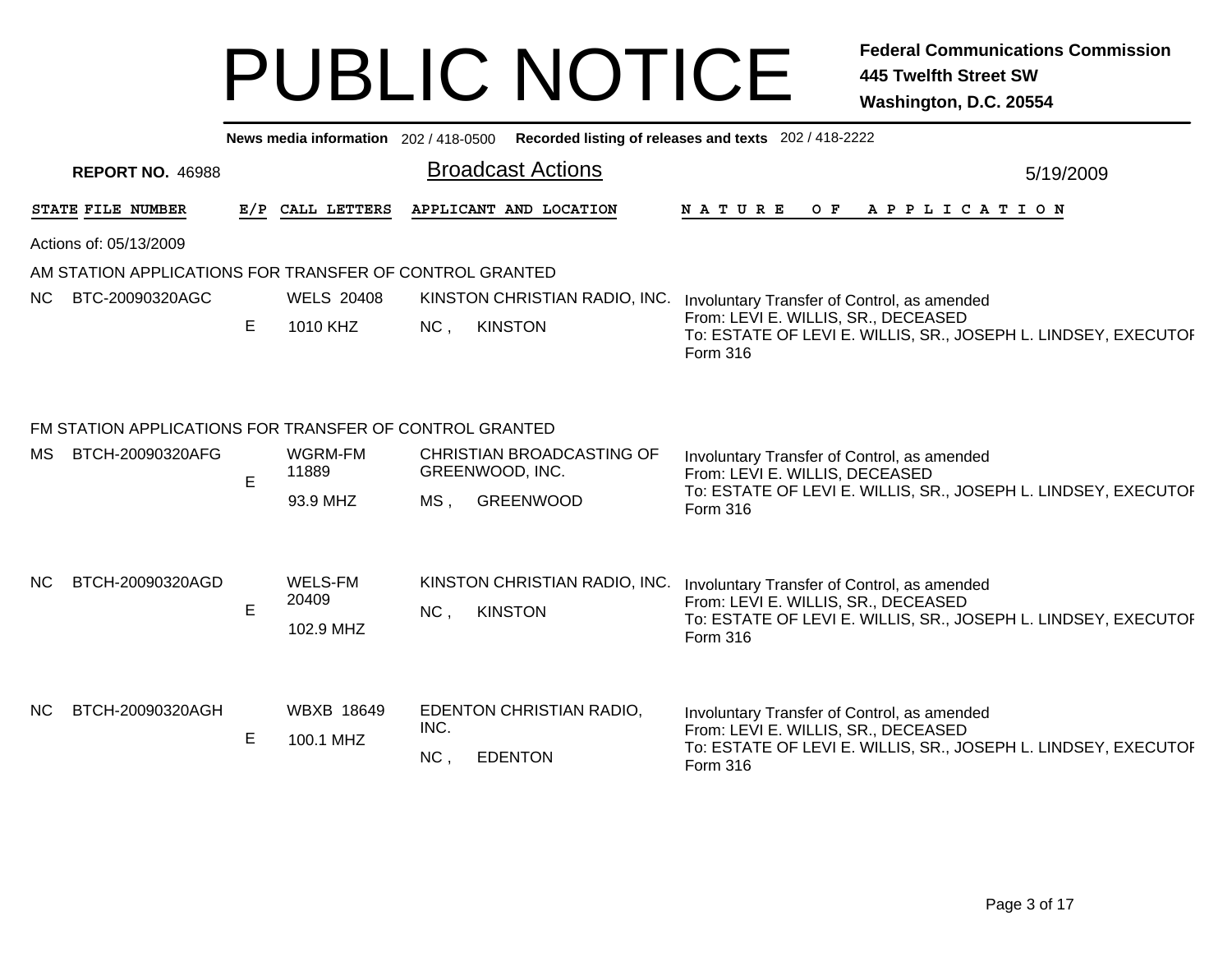|     | Recorded listing of releases and texts 202 / 418-2222<br>News media information 202 / 418-0500 |     |                                      |                          |                                                                    |                                                                                                                           |           |  |  |  |  |  |  |  |
|-----|------------------------------------------------------------------------------------------------|-----|--------------------------------------|--------------------------|--------------------------------------------------------------------|---------------------------------------------------------------------------------------------------------------------------|-----------|--|--|--|--|--|--|--|
|     | <b>REPORT NO. 46988</b>                                                                        |     |                                      |                          | <b>Broadcast Actions</b>                                           |                                                                                                                           | 5/19/2009 |  |  |  |  |  |  |  |
|     | STATE FILE NUMBER                                                                              | E/P | CALL LETTERS                         |                          | APPLICANT AND LOCATION                                             | NATURE<br>$O$ $F$<br>A P P L I C A T I O N                                                                                |           |  |  |  |  |  |  |  |
|     | Actions of: 05/13/2009                                                                         |     |                                      |                          |                                                                    |                                                                                                                           |           |  |  |  |  |  |  |  |
|     | FM TRANSLATOR APPLICATIONS FOR ASSIGNMENT OF LICENSE GRANTED                                   |     |                                      |                          |                                                                    |                                                                                                                           |           |  |  |  |  |  |  |  |
| GA. | BALFT-20090326ACK                                                                              | E   | <b>W286BO</b><br>142980<br>105.1 MHZ | GA,                      | POWERLINE NA, INC.<br><b>NEW ELM</b>                               | Voluntary Assignment of License, as amended<br>From: POWERLINE NA, INC.<br>To: COLQUITT COMMUNITY RADIO, INC.<br>Form 345 |           |  |  |  |  |  |  |  |
| WI  | BALFT-20090331ABR                                                                              | E   | <b>W210BV</b><br>155174<br>89.9 MHZ  | <b>FELLOWSHIP</b><br>WI, | <b>HORIZON CHRISTIAN</b><br><b>OMRO</b>                            | <b>Voluntary Assignment of License</b><br>From: HORIZON CHRISTIAN FELLOWSHIP<br>To: WRVM, INC.<br>Form 345                |           |  |  |  |  |  |  |  |
|     | Actions of: 05/14/2009                                                                         |     |                                      |                          |                                                                    |                                                                                                                           |           |  |  |  |  |  |  |  |
|     |                                                                                                |     |                                      |                          | FM STATION APPLICATIONS FOR ORIGINAL CONSTRUCTION PERMIT DISMISSED |                                                                                                                           |           |  |  |  |  |  |  |  |
| NC. | BNPED-20071012AGB                                                                              | E   | NEW 173382<br>88.1 MHZ               | RADIO, INC.<br>NC,       | <b>MINERAL SPRINGS PUBLIC</b><br><b>TARBORO</b>                    | CP New Station.                                                                                                           |           |  |  |  |  |  |  |  |
|     | FM TRANSLATOR APPLICATIONS FOR LICENSE TO COVER DISMISSED                                      |     |                                      |                          |                                                                    |                                                                                                                           |           |  |  |  |  |  |  |  |
| AL  | BLFT-20090420ACG                                                                               |     | W291CG                               |                          | <b>GLEN IRIS BAPTIST SCHOOL</b>                                    | License to cover.                                                                                                         |           |  |  |  |  |  |  |  |
|     |                                                                                                | E   | 141676<br>95.3 MHZ                   | AL,                      | <b>ODENVILLE</b>                                                   | Dismissed as moot 5/14/2009 - no letter sent                                                                              |           |  |  |  |  |  |  |  |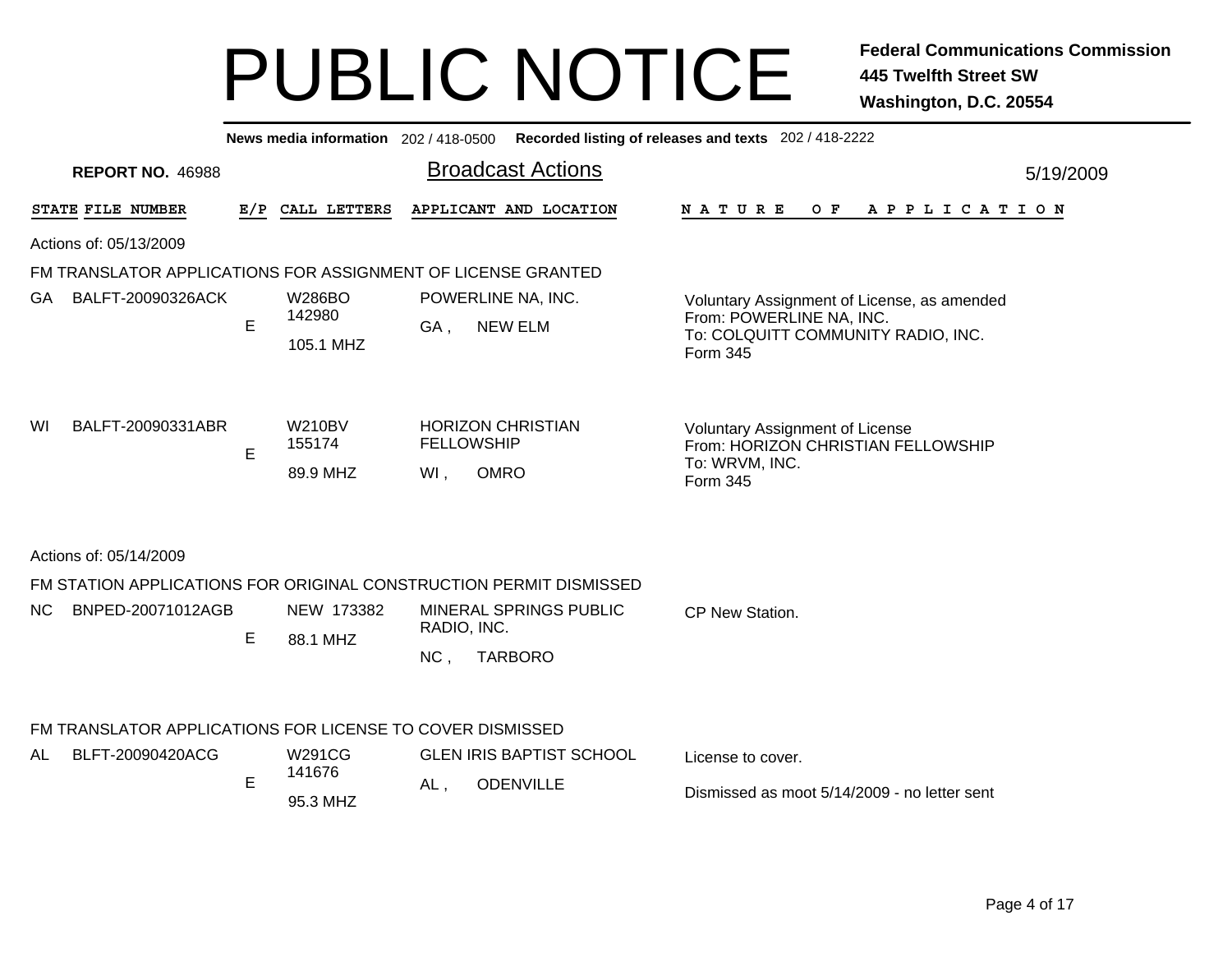|                                                                              | News media information 202 / 418-0500 Recorded listing of releases and texts 202 / 418-2222 |              |                                     |            |                                                |                   |                   |  |                                                       |  |           |         |  |  |  |  |             |  |  |  |  |
|------------------------------------------------------------------------------|---------------------------------------------------------------------------------------------|--------------|-------------------------------------|------------|------------------------------------------------|-------------------|-------------------|--|-------------------------------------------------------|--|-----------|---------|--|--|--|--|-------------|--|--|--|--|
|                                                                              | <b>REPORT NO. 46988</b>                                                                     |              |                                     |            | <b>Broadcast Actions</b>                       |                   |                   |  |                                                       |  | 5/19/2009 |         |  |  |  |  |             |  |  |  |  |
|                                                                              | STATE FILE NUMBER                                                                           |              | E/P CALL LETTERS                    |            | APPLICANT AND LOCATION                         |                   | N A T U R E       |  |                                                       |  |           | $O$ $F$ |  |  |  |  | APPLICATION |  |  |  |  |
|                                                                              | Actions of: 05/14/2009                                                                      |              |                                     |            |                                                |                   |                   |  |                                                       |  |           |         |  |  |  |  |             |  |  |  |  |
| FM TRANSLATOR APPLICATIONS FOR MINOR CHANGE TO A LICENSED FACILITY DISMISSED |                                                                                             |              |                                     |            |                                                |                   |                   |  |                                                       |  |           |         |  |  |  |  |             |  |  |  |  |
| HI                                                                           | BPFT-20090415AHP                                                                            |              | K211EU 86906                        |            | CALVARY CHAPEL OF TWIN<br>FALLS, INC.          |                   |                   |  | Minor change in licensed facilities, callsign K211EU. |  |           |         |  |  |  |  |             |  |  |  |  |
|                                                                              |                                                                                             | E            | 89.5 MHZ                            | $HI$ ,     | <b>KAILUA KONA</b>                             |                   |                   |  |                                                       |  |           |         |  |  |  |  |             |  |  |  |  |
|                                                                              |                                                                                             |              |                                     |            |                                                |                   |                   |  |                                                       |  |           |         |  |  |  |  |             |  |  |  |  |
|                                                                              | AM STATION APPLICATIONS FOR LICENSE TO COVER GRANTED                                        |              |                                     |            |                                                |                   |                   |  |                                                       |  |           |         |  |  |  |  |             |  |  |  |  |
| FL                                                                           | BL-20080819ADL                                                                              |              | WZAB 21763                          |            | <b>FLORIDA CITY RADIO</b><br>License to cover. |                   |                   |  |                                                       |  |           |         |  |  |  |  |             |  |  |  |  |
|                                                                              |                                                                                             | P            | 880 KHZ<br>FL,<br><b>SWEETWATER</b> |            |                                                |                   |                   |  |                                                       |  |           |         |  |  |  |  |             |  |  |  |  |
|                                                                              |                                                                                             |              |                                     |            |                                                |                   |                   |  |                                                       |  |           |         |  |  |  |  |             |  |  |  |  |
| NY.                                                                          | BL-20090204AEM                                                                              |              | <b>WHIC 6641</b>                    |            | <b>HOLY FAMILY</b><br><b>COMMUNICATIONS</b>    |                   | License to cover. |  |                                                       |  |           |         |  |  |  |  |             |  |  |  |  |
|                                                                              |                                                                                             | ${\sf P}$    | 1460 KHZ                            | NY,        | <b>ROCHESTER</b>                               |                   |                   |  |                                                       |  |           |         |  |  |  |  |             |  |  |  |  |
|                                                                              |                                                                                             |              |                                     |            |                                                |                   |                   |  |                                                       |  |           |         |  |  |  |  |             |  |  |  |  |
| WI                                                                           | BL-20090213GYY                                                                              | $\mathsf{P}$ | <b>WTTN 71092</b><br>1580 KHZ       | <b>LLC</b> | GOOD KARMA BROADCASTING,                       | License to cover. |                   |  |                                                       |  |           |         |  |  |  |  |             |  |  |  |  |
|                                                                              |                                                                                             |              |                                     | WI,        | <b>COLUMBUS</b>                                |                   |                   |  |                                                       |  |           |         |  |  |  |  |             |  |  |  |  |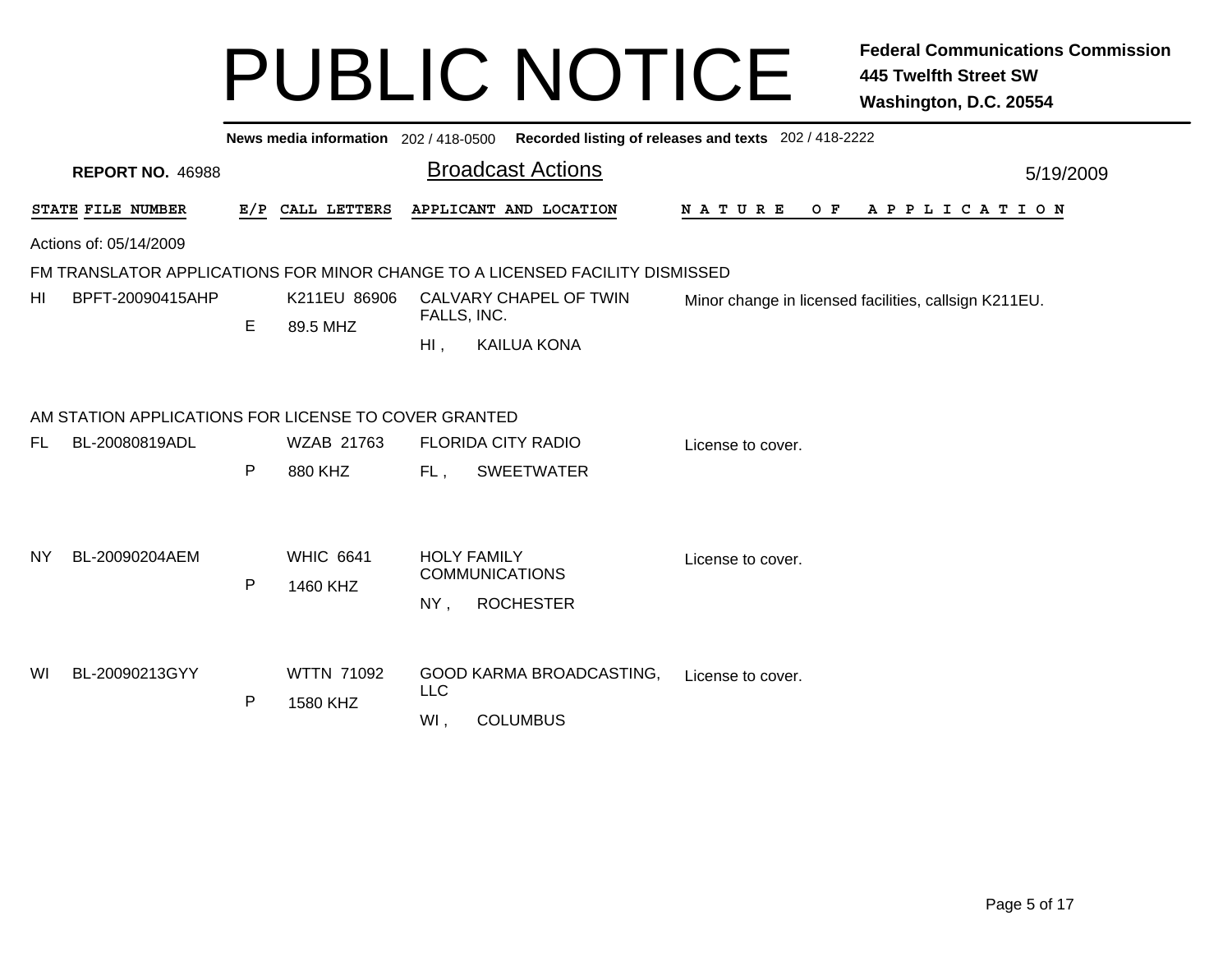|     |                                                                          |     | News media information 202 / 418-0500 |                          |                                                                                                                        | Recorded listing of releases and texts 202 / 418-2222                                                                    |  |
|-----|--------------------------------------------------------------------------|-----|---------------------------------------|--------------------------|------------------------------------------------------------------------------------------------------------------------|--------------------------------------------------------------------------------------------------------------------------|--|
|     | <b>REPORT NO. 46988</b>                                                  |     |                                       |                          | <b>Broadcast Actions</b>                                                                                               | 5/19/2009                                                                                                                |  |
|     | STATE FILE NUMBER                                                        | E/P | CALL LETTERS                          |                          | APPLICANT AND LOCATION                                                                                                 | O F<br>A P P L I C A T I O N<br>N A T U R E                                                                              |  |
|     | Actions of: 05/14/2009                                                   |     |                                       |                          |                                                                                                                        |                                                                                                                          |  |
|     | AM STATION APPLICATIONS FOR MODIFICATION OF LICENSE GRANTED              |     |                                       |                          |                                                                                                                        |                                                                                                                          |  |
| IL. | BL-20081003AEV                                                           |     | <b>WRMS 13649</b>                     |                          | <b>COVENANT NETWORK</b>                                                                                                | License to modify.                                                                                                       |  |
|     |                                                                          | P   | 790 KHZ                               | IL,                      | <b>BEARDSTOWN</b>                                                                                                      |                                                                                                                          |  |
| FL  | BP-20081113AEX                                                           | Е   | <b>WROD 36169</b><br>1340 KHZ         |                          | AM STATION APPLICATIONS FOR MINOR CHANGE TO A LICENSED FACILITY GRANTED<br><b>VOLUSIA BROADCASTING</b><br>COMPANY, LLC | Minor change in licensed facilities.<br>Engineering Amendment filed 12/05/2008<br>Engineering Amendment filed 04/28/2009 |  |
| GA  | BP-20090205ABJ                                                           | E   | <b>WLBB 54515</b><br>1330 KHZ         | FL,<br>WYAI, INC.<br>GA, | <b>DAYTONA BEACH</b><br>CARROLLTON                                                                                     | Minor change in licensed facilities.                                                                                     |  |
| NC. | AM STATION APPLICATIONS FOR DIRECT MEASUREMENT GRANTED<br>BZ-20090312ACX | P   | <b>WIXE 43533</b><br>1190 KHZ         | NC,                      | MONROE BROADCASTING<br>COMPANY, INC.<br><b>MONROE</b>                                                                  | <b>Direct Measurement</b>                                                                                                |  |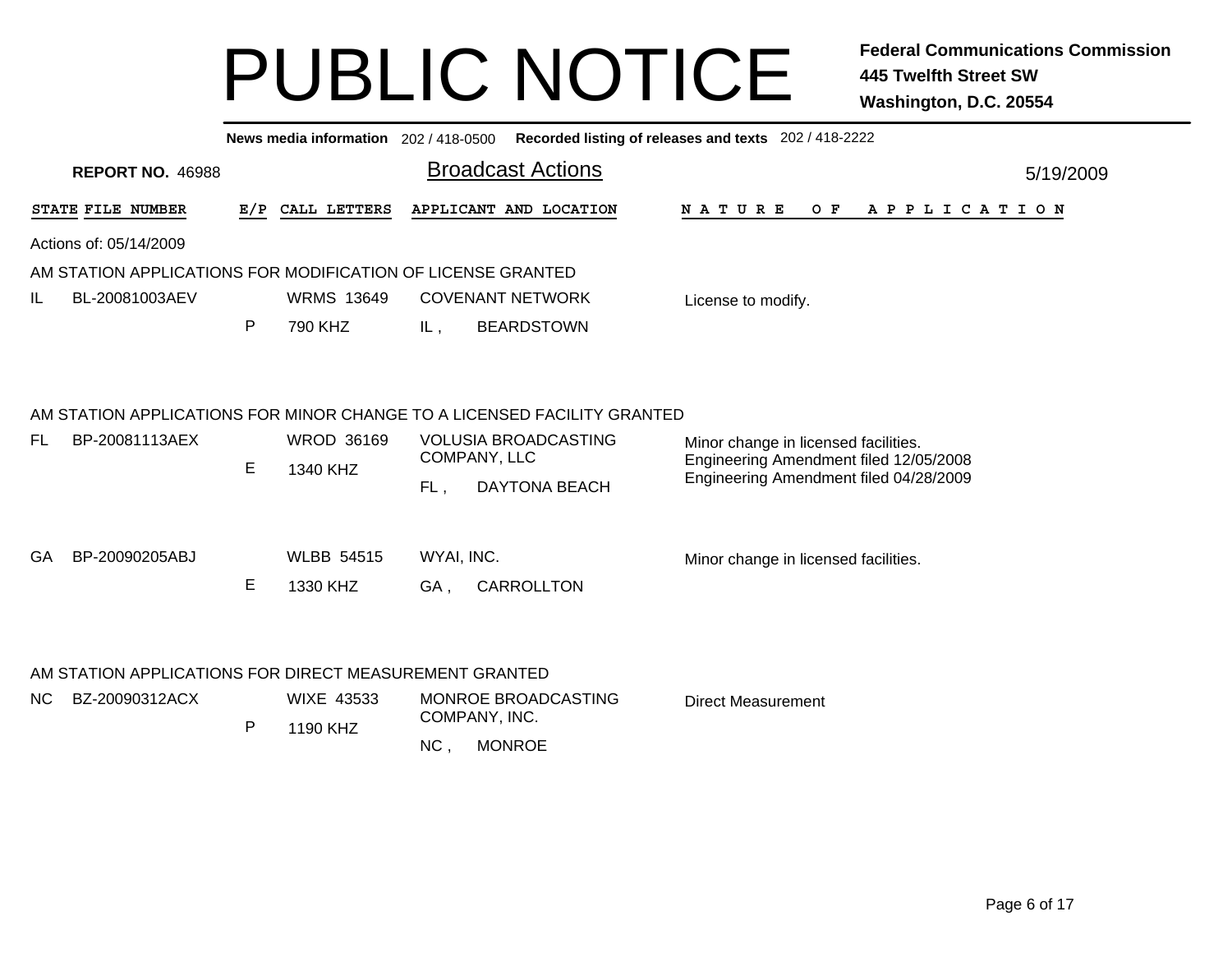|           | News media information 202 / 418-0500<br>Recorded listing of releases and texts 202 / 418-2222 |     |                             |                      |                          |                                                                                   |  |  |  |  |  |  |  |  |
|-----------|------------------------------------------------------------------------------------------------|-----|-----------------------------|----------------------|--------------------------|-----------------------------------------------------------------------------------|--|--|--|--|--|--|--|--|
|           | <b>REPORT NO. 46988</b>                                                                        |     |                             |                      | <b>Broadcast Actions</b> | 5/19/2009                                                                         |  |  |  |  |  |  |  |  |
|           | STATE FILE NUMBER                                                                              | E/P | CALL LETTERS                |                      | APPLICANT AND LOCATION   | N A T U R E<br>O F<br>A P P L I C A T I O N                                       |  |  |  |  |  |  |  |  |
|           | Actions of: 05/14/2009                                                                         |     |                             |                      |                          |                                                                                   |  |  |  |  |  |  |  |  |
|           | AM STATION APPLICATIONS FOR DIRECT MEASUREMENT GRANTED                                         |     |                             |                      |                          |                                                                                   |  |  |  |  |  |  |  |  |
| SC.       | BZ-20090415AMQ                                                                                 |     | <b>WNFO 70793</b>           |                      | <b>WALTER M. CZURA</b>   | <b>Direct Measurement</b>                                                         |  |  |  |  |  |  |  |  |
|           |                                                                                                | P   | 1430 KHZ                    | SC,                  | <b>RIDGELAND</b>         |                                                                                   |  |  |  |  |  |  |  |  |
| TX.       | DIGITAL CLASS A TV APPLICATIONS FOR CP EXTENSION GRANTED<br>BEPDTA-20090507AAG                 | E   | KHPL-CA<br>35913<br>CHAN-40 | KXAN, INC.<br>$TX$ , | <b>LA GRANGE</b>         | Extension of time to complete digital construction permit:<br>BDFCDTA-20060329AIQ |  |  |  |  |  |  |  |  |
| <b>TX</b> | BEPDTA-20090507AAH                                                                             | E   | KBVO-CA<br>35918<br>CHAN-51 | KXAN, INC.<br>$TX$ , | <b>AUSTIN</b>            | Extension of time to complete digital construction permit:<br>BDFCDTA-20060331ASH |  |  |  |  |  |  |  |  |
| <b>TX</b> | BEPDTA-20090507AAJ                                                                             | E   | KHPZ-CA<br>35910<br>CHAN-15 | KXAN, INC.<br>TX,    | <b>ROUND ROCK</b>        | Extension of time to complete digital construction permit:<br>BDFCDTA-20060331ATX |  |  |  |  |  |  |  |  |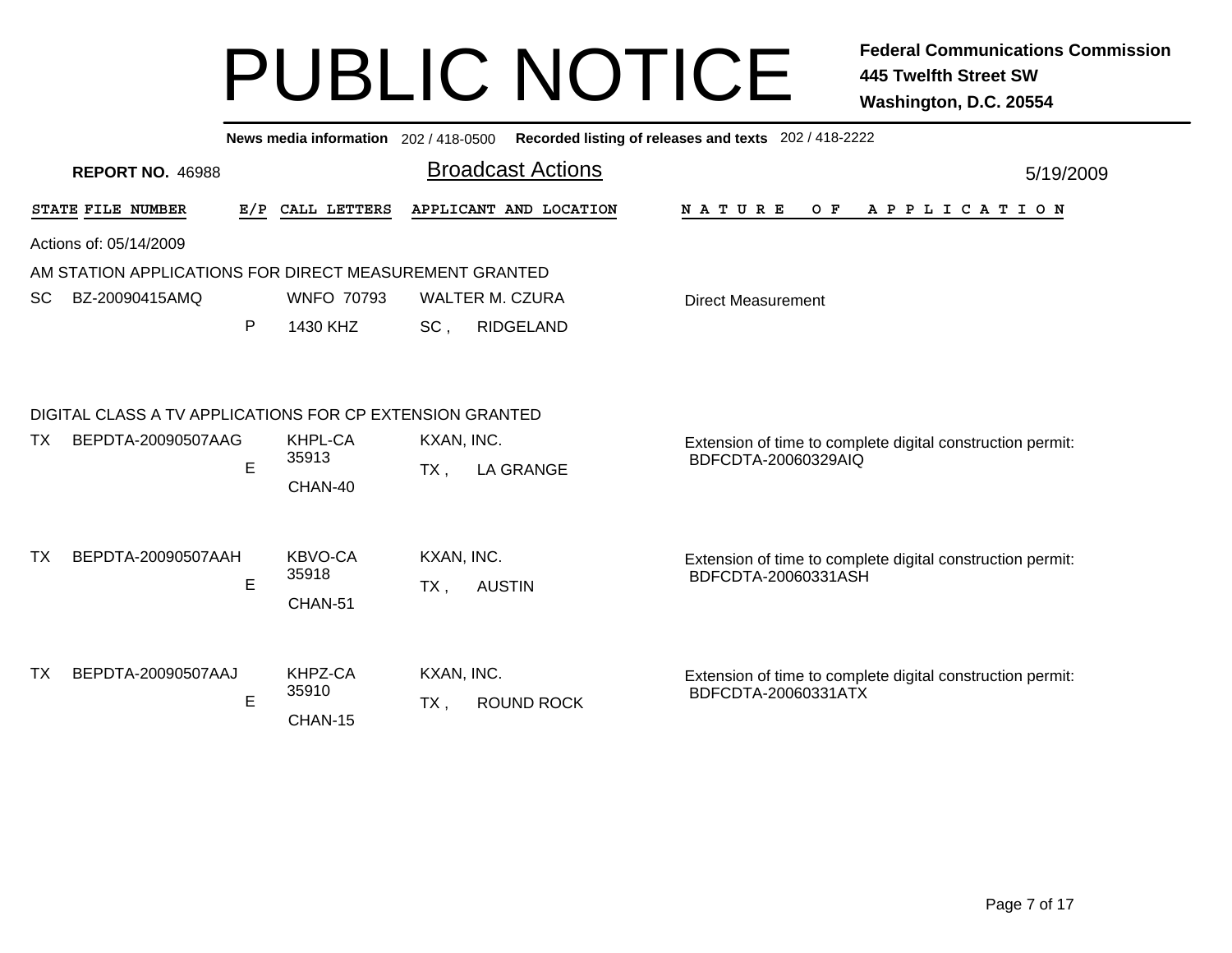| News media information 202 / 418-0500 Recorded listing of releases and texts 202 / 418-2222 |   |                               |                                                                                       |                                                                                   |  |  |  |  |  |  |  |  |  |
|---------------------------------------------------------------------------------------------|---|-------------------------------|---------------------------------------------------------------------------------------|-----------------------------------------------------------------------------------|--|--|--|--|--|--|--|--|--|
| <b>REPORT NO. 46988</b>                                                                     |   |                               | <b>Broadcast Actions</b>                                                              | 5/19/2009                                                                         |  |  |  |  |  |  |  |  |  |
| STATE FILE NUMBER                                                                           |   | E/P CALL LETTERS              | APPLICANT AND LOCATION                                                                | N A T U R E<br>O F<br>A P P L I C A T I O N                                       |  |  |  |  |  |  |  |  |  |
| Actions of: 05/14/2009                                                                      |   |                               |                                                                                       |                                                                                   |  |  |  |  |  |  |  |  |  |
| DIGITAL CLASS A TV APPLICATIONS FOR CP EXTENSION GRANTED                                    |   |                               |                                                                                       |                                                                                   |  |  |  |  |  |  |  |  |  |
| BEPDTA-20090507ABJ<br>VA.                                                                   | E | WCTX-CA<br>71130<br>CHAN-35   | WAVY BROADCASTING, LLC<br><b>VIRGINIA BEACH</b><br>VA,                                | Extension of time to complete digital construction permit:<br>BDFCDTA-20060330AFE |  |  |  |  |  |  |  |  |  |
| BEPDTA-20090507ABK<br>VA                                                                    | E | WPMC-CA<br>71125<br>CHAN-36   | WAVY BROADCASTING, LLC<br><b>MAPPSVILLE</b><br>VA,                                    | Extension of time to complete digital construction permit:<br>BDFCDTA-20060330AEE |  |  |  |  |  |  |  |  |  |
| FM STATION APPLICATIONS FOR LICENSE TO COVER GRANTED                                        |   |                               |                                                                                       |                                                                                   |  |  |  |  |  |  |  |  |  |
| BLED-20090415ABL<br>MD                                                                      | E | WZXH 122334<br>91.7 MHZ       | <b>FOUR RIVERS COMMUNITY</b><br><b>BROADCASTING CORP.</b><br><b>HAGERSTOWN</b><br>MD, | License to cover.                                                                 |  |  |  |  |  |  |  |  |  |
| BLED-20090513AFO<br><b>WY</b>                                                               | Е | <b>KLWC 90985</b><br>89.1 MHZ | <b>EDUCATIONAL MEDIA</b><br><b>FOUNDATION</b><br><b>CASPER</b><br>WY,                 | License to cover.                                                                 |  |  |  |  |  |  |  |  |  |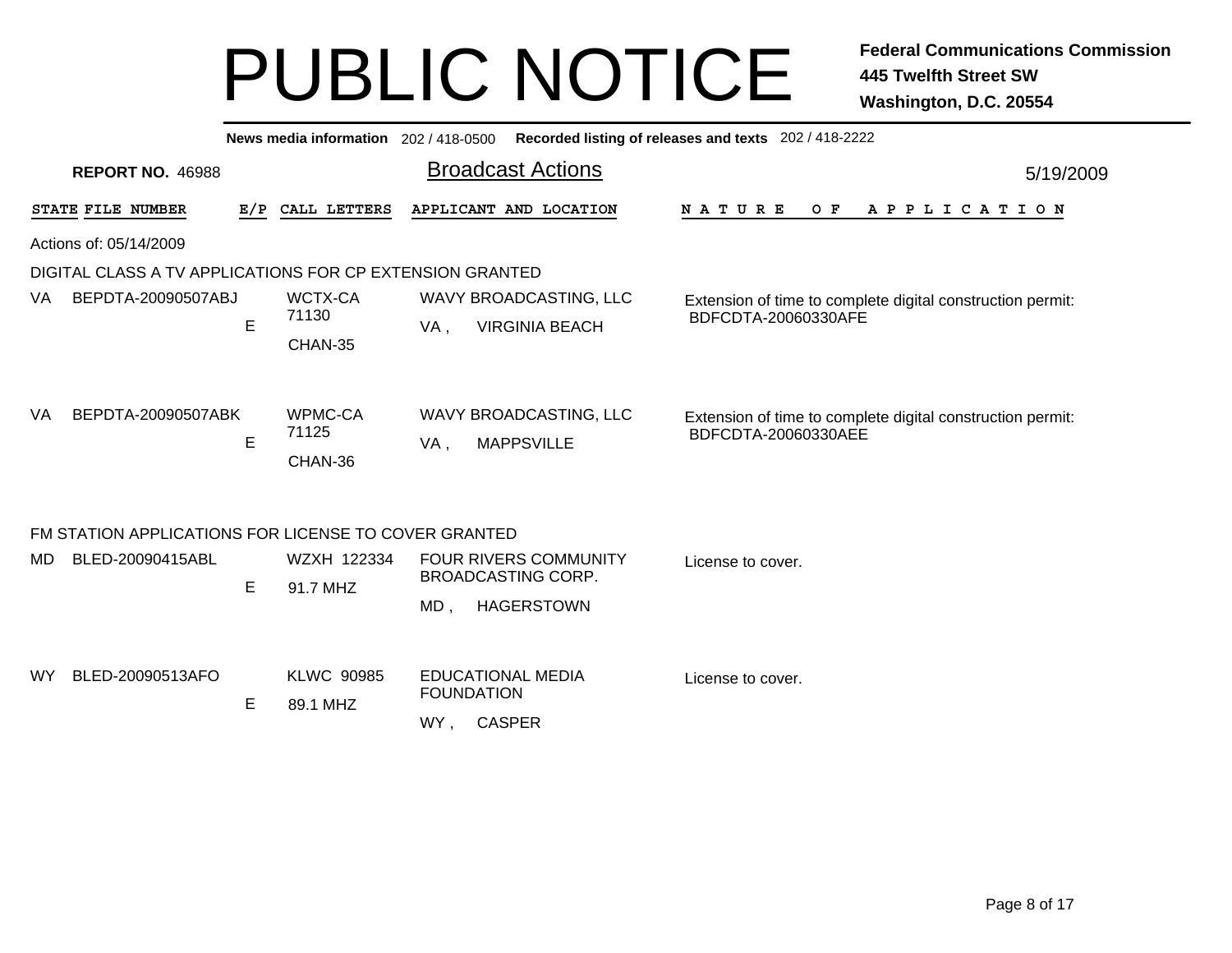|           | News media information 202 / 418-0500 Recorded listing of releases and texts 202 / 418-2222 |     |                        |        |                                                                                                                       |                                                                                                         |  |  |  |  |  |  |  |  |
|-----------|---------------------------------------------------------------------------------------------|-----|------------------------|--------|-----------------------------------------------------------------------------------------------------------------------|---------------------------------------------------------------------------------------------------------|--|--|--|--|--|--|--|--|
|           | <b>REPORT NO. 46988</b>                                                                     |     |                        |        | <b>Broadcast Actions</b>                                                                                              | 5/19/2009                                                                                               |  |  |  |  |  |  |  |  |
|           | STATE FILE NUMBER                                                                           | E/P | CALL LETTERS           |        | APPLICANT AND LOCATION                                                                                                | N A T U R E<br>O F<br>A P P L I C A T I O N                                                             |  |  |  |  |  |  |  |  |
|           | Actions of: 05/14/2009                                                                      |     |                        |        |                                                                                                                       |                                                                                                         |  |  |  |  |  |  |  |  |
|           | FM STATION APPLICATIONS FOR MODIFICATION OF LICENSE GRANTED                                 |     |                        |        |                                                                                                                       |                                                                                                         |  |  |  |  |  |  |  |  |
| PA.       | BMLH-20090513AAG                                                                            |     | <b>WRFF 53969</b>      |        | AMFM RADIO LICENSES, L.L.C.                                                                                           | License to modify.                                                                                      |  |  |  |  |  |  |  |  |
|           |                                                                                             | E.  | 104.5 MHZ              | PA,    | PHILADELPHIA                                                                                                          |                                                                                                         |  |  |  |  |  |  |  |  |
| TX.       | BMPED-20090306ACF                                                                           | E   | KGHY 91638<br>88.5 MHZ | $TX$ , | FM STATION APPLICATIONS FOR MINOR MODIFICATION TO A CONSTRUCTION PERMIT GRANTED<br>CCS RADIO, INC.<br><b>BEAUMONT</b> | Mod of CP to chg                                                                                        |  |  |  |  |  |  |  |  |
|           | FM STATION APPLICATIONS FOR ORIGINAL CONSTRUCTION PERMIT GRANTED                            |     |                        |        |                                                                                                                       |                                                                                                         |  |  |  |  |  |  |  |  |
| NY.       | BNPED-20071012AAW                                                                           | E   | NEW 171935<br>88.5 MHZ | $NY$ , | NORTHEAST GOSPEL<br><b>BROADCASTING INC.</b><br><b>DOLGEVILLE</b>                                                     | CP New Station.<br>Informal Objection filed 12/14/2007 (Freedom)<br>Informal Objection Denied 5/14/2009 |  |  |  |  |  |  |  |  |
| <b>PA</b> | BNPED-20071016AAM                                                                           | Е   | NEW 175197<br>91.3 MHZ | PA,    | <b>CUMBERLAND VALLEY</b><br><b>CHRISTIAN RADIO</b><br><b>CARLISLE</b>                                                 | CP New Station.                                                                                         |  |  |  |  |  |  |  |  |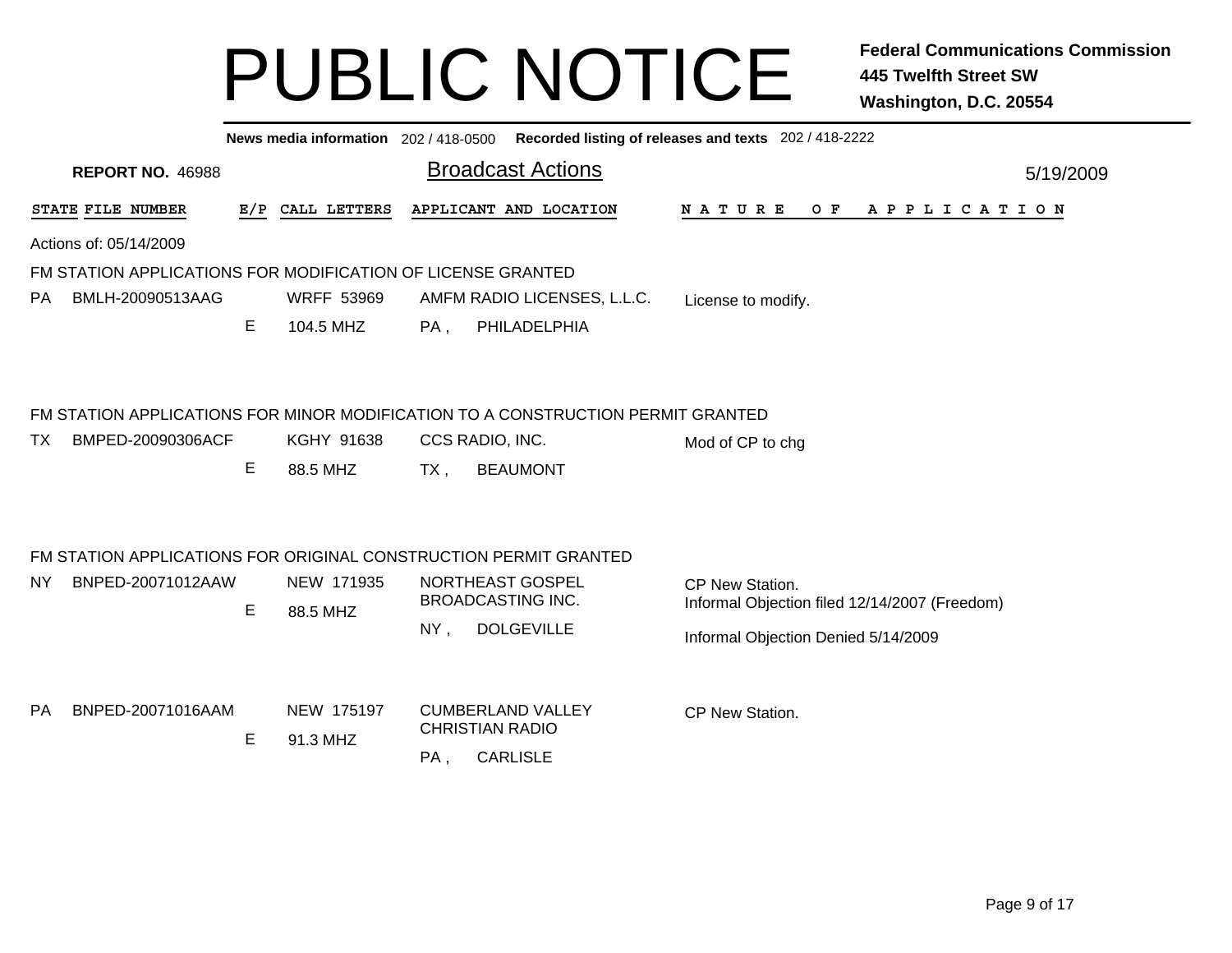|           | News media information 202/418-0500<br>Recorded listing of releases and texts 202 / 418-2222 |                   |     |          |                           |        |                                            |                                                                         |                                                                                                         |  |  |  |  |  |
|-----------|----------------------------------------------------------------------------------------------|-------------------|-----|----------|---------------------------|--------|--------------------------------------------|-------------------------------------------------------------------------|---------------------------------------------------------------------------------------------------------|--|--|--|--|--|
|           | <b>REPORT NO. 46988</b>                                                                      |                   |     |          |                           |        | <b>Broadcast Actions</b>                   |                                                                         | 5/19/2009                                                                                               |  |  |  |  |  |
|           | STATE FILE NUMBER                                                                            |                   | E/P |          | CALL LETTERS              |        | APPLICANT AND LOCATION                     |                                                                         | NATURE<br>O F<br>A P P L I C A T I O N                                                                  |  |  |  |  |  |
|           | Actions of: 05/14/2009                                                                       |                   |     |          |                           |        |                                            |                                                                         |                                                                                                         |  |  |  |  |  |
|           | FM STATION APPLICATIONS FOR ORIGINAL CONSTRUCTION PERMIT GRANTED                             |                   |     |          |                           |        |                                            |                                                                         |                                                                                                         |  |  |  |  |  |
| МA        |                                                                                              | BNPED-20071017ACB | Е   | 91.7 MHZ | NEW 175441                |        | CALVARY CHAPEL OF THE<br><b>BERKSHIRES</b> |                                                                         | CP New Station.<br>Informal Objection filed 12/14/2007 (Freedom)                                        |  |  |  |  |  |
|           |                                                                                              |                   |     |          |                           | MA,    | <b>DALTON</b>                              |                                                                         | Informal Objection denied 5/14/2009                                                                     |  |  |  |  |  |
| ΝY        | BNPED-20071018AAD                                                                            |                   | Е   | 88.5 MHZ | NEW 174546                | $NY$ , | <b>MILFORD</b>                             | THE STATE UNIVERSITY OF NEW<br>YORK COLLEGE AT ONEONTA                  | CP New Station.<br>Informal Objection filed 12/14/2007 (Freedom)<br>Informal Objection denied 5/14/2009 |  |  |  |  |  |
|           |                                                                                              |                   |     |          |                           |        |                                            | FM STATION APPLICATIONS FOR MINOR CHANGE TO A LICENSED FACILITY GRANTED |                                                                                                         |  |  |  |  |  |
| <b>NC</b> | BPED-20090121ACK                                                                             |                   | E   | 88.5 MHZ | <b>WRTP 5018</b>          | NC,    | <b>FRANKLINTON</b>                         | RADIO TRAINING NETWORK, INC.                                            | Minor change in licensed facilities.<br>Engineering Amendment filed 03/04/2009                          |  |  |  |  |  |
| ID        | FM TRANSLATOR APPLICATIONS FOR LICENSE TO COVER GRANTED<br>BLFT-20090317AAC                  |                   | Е   |          | K267BG 87708<br>101.3 MHZ | ID,    | <b>MARIA E. JUAREZ</b><br><b>JEROME</b>    |                                                                         | License to cover.                                                                                       |  |  |  |  |  |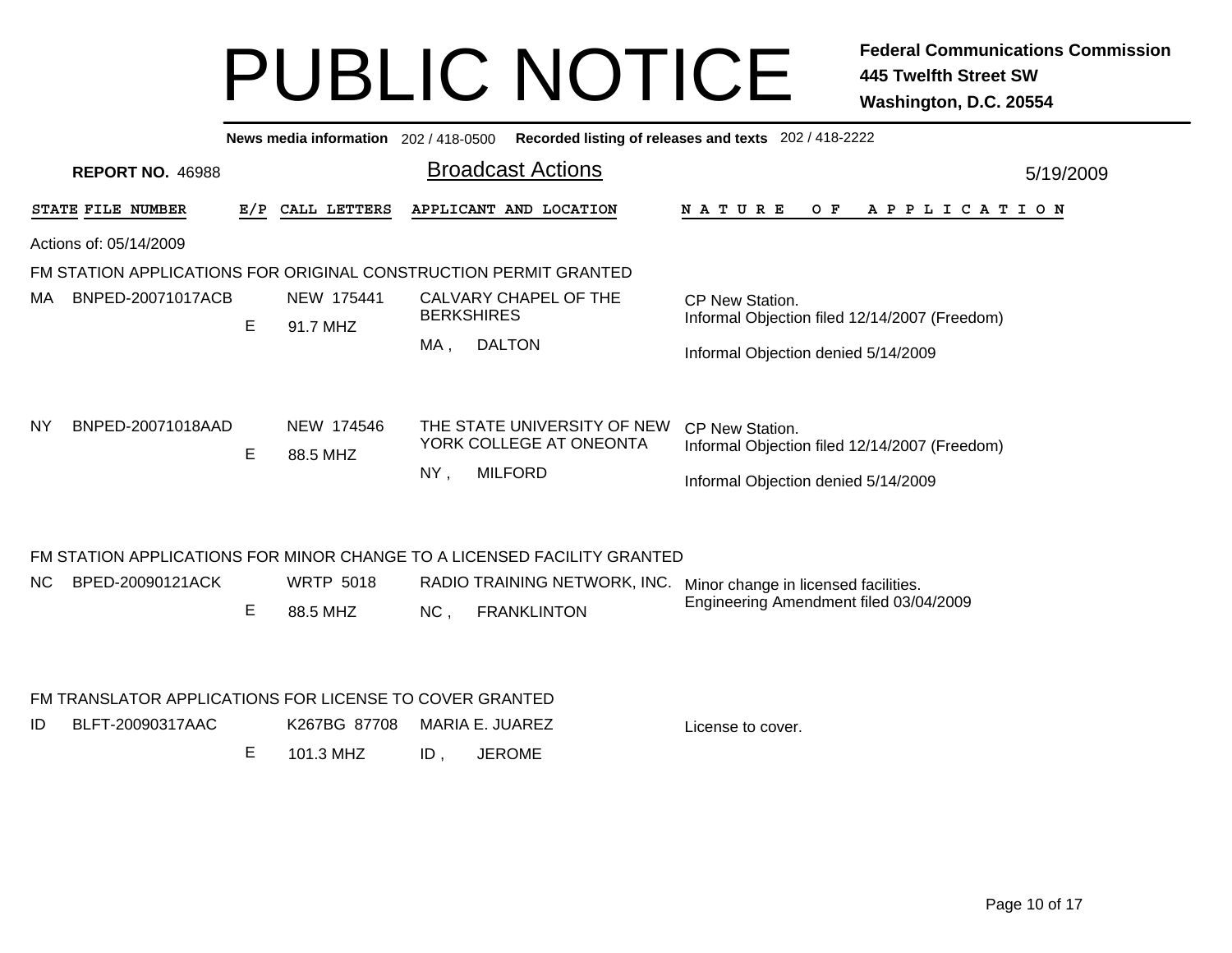|                                                         | News media information 202/418-0500 Recorded listing of releases and texts 202/418-2222 |             |                                     |                                                                                               |                       |  |  |  |  |  |  |  |  |  |
|---------------------------------------------------------|-----------------------------------------------------------------------------------------|-------------|-------------------------------------|-----------------------------------------------------------------------------------------------|-----------------------|--|--|--|--|--|--|--|--|--|
|                                                         | <b>REPORT NO. 46988</b>                                                                 |             |                                     | <b>Broadcast Actions</b>                                                                      | 5/19/2009             |  |  |  |  |  |  |  |  |  |
|                                                         | STATE FILE NUMBER                                                                       |             | E/P CALL LETTERS                    | APPLICANT AND LOCATION<br><b>NATURE</b><br>O F                                                | A P P L I C A T I O N |  |  |  |  |  |  |  |  |  |
|                                                         | Actions of: 05/14/2009                                                                  |             |                                     |                                                                                               |                       |  |  |  |  |  |  |  |  |  |
| FM TRANSLATOR APPLICATIONS FOR LICENSE TO COVER GRANTED |                                                                                         |             |                                     |                                                                                               |                       |  |  |  |  |  |  |  |  |  |
| <b>PA</b>                                               | BLFT-20090401AYF                                                                        | E           | <b>W223BK</b><br>141643             | FAMILY FIRST FOUNDATION,<br>License to cover.<br>INC.                                         |                       |  |  |  |  |  |  |  |  |  |
|                                                         |                                                                                         |             | 92.5 MHZ                            | <b>GIRARD</b><br>$PA$ ,                                                                       |                       |  |  |  |  |  |  |  |  |  |
| <b>SC</b>                                               | BLFT-20090406AKZ                                                                        | E           | W216BJ 91735<br>91.1 MHZ            | RADIO TRAINING NETWORK, INC. License to cover.<br>SC,<br><b>WANDO</b>                         |                       |  |  |  |  |  |  |  |  |  |
| NY.                                                     | BLFT-20090413AGB                                                                        | E           | <b>W236AP</b><br>141559<br>95.1 MHZ | EQUINOX BROADCASTING CORP License to cover.<br><b>BINGHAMTON</b><br>NY,                       |                       |  |  |  |  |  |  |  |  |  |
| AK                                                      | BLFT-20090511AGM                                                                        | Е           | K223BJ 146553<br>92.5 MHZ           | ALASKA EDUCATIONAL RADIO<br>License to cover.<br>SYSTEM, INC.<br><b>EAGLE RIVER</b><br>$AK$ , |                       |  |  |  |  |  |  |  |  |  |
| ΙA                                                      | BLFT-20090511AYI                                                                        | $\mathsf E$ | <b>K217FU</b><br>148558<br>91.3 MHZ | EXTREME GRACE MEDIA, INC.<br>License to cover.<br><b>IOWA FALLS</b><br>IA,                    |                       |  |  |  |  |  |  |  |  |  |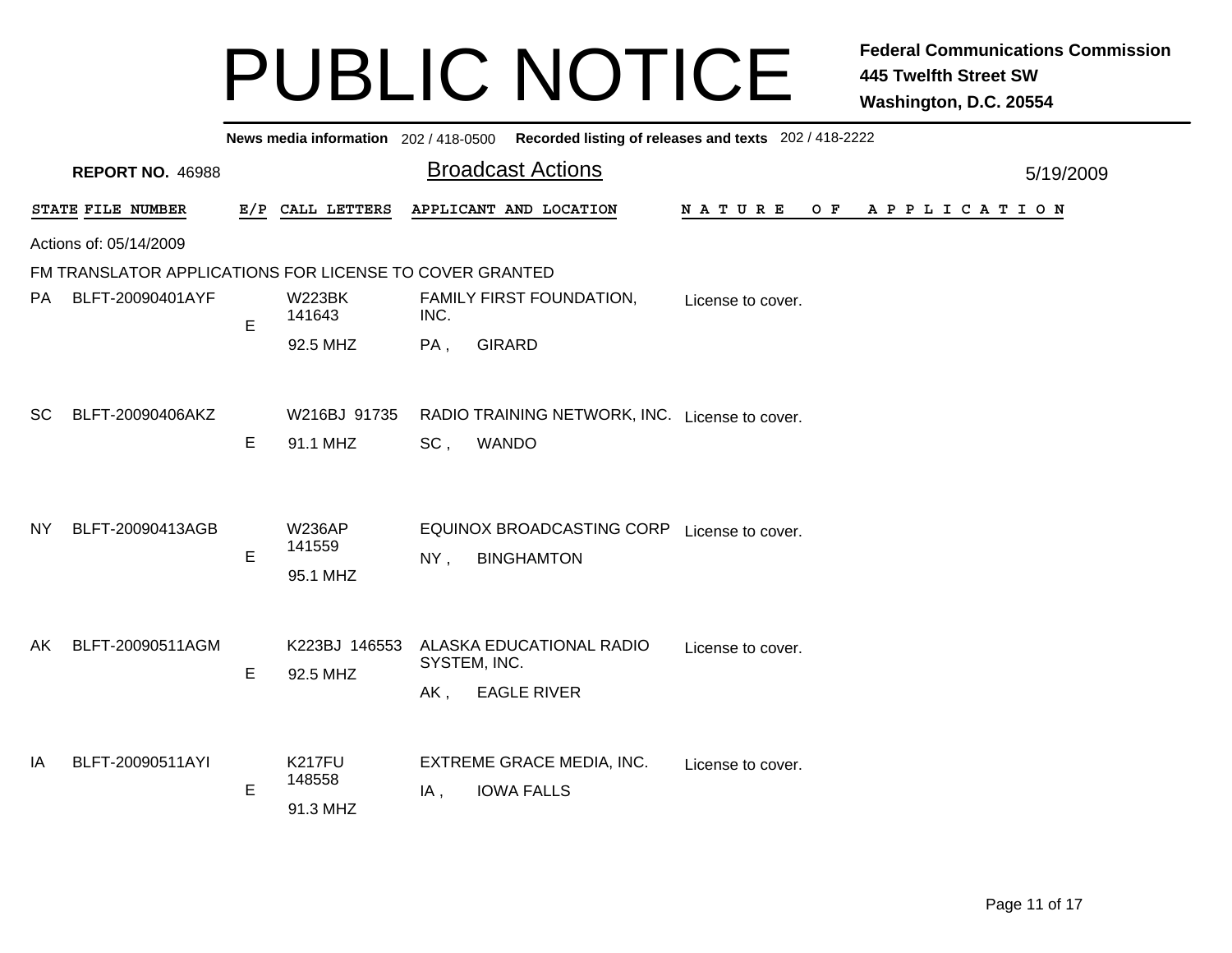| News media information 202 / 418-0500<br>Recorded listing of releases and texts 202 / 418-2222 |                                                                            |     |                                     |                          |                                             |                                                       |  |  |  |  |     |  |                       |  |  |  |  |  |  |  |  |
|------------------------------------------------------------------------------------------------|----------------------------------------------------------------------------|-----|-------------------------------------|--------------------------|---------------------------------------------|-------------------------------------------------------|--|--|--|--|-----|--|-----------------------|--|--|--|--|--|--|--|--|
|                                                                                                | <b>REPORT NO. 46988</b>                                                    |     |                                     | <b>Broadcast Actions</b> | 5/19/2009                                   |                                                       |  |  |  |  |     |  |                       |  |  |  |  |  |  |  |  |
|                                                                                                | STATE FILE NUMBER                                                          | E/P | CALL LETTERS                        |                          | APPLICANT AND LOCATION                      | N A T U R E                                           |  |  |  |  | O F |  | A P P L I C A T I O N |  |  |  |  |  |  |  |  |
| Actions of: 05/14/2009                                                                         |                                                                            |     |                                     |                          |                                             |                                                       |  |  |  |  |     |  |                       |  |  |  |  |  |  |  |  |
|                                                                                                | FM TRANSLATOR APPLICATIONS FOR MINOR CHANGE TO A LICENSED FACILITY GRANTED |     |                                     |                          |                                             |                                                       |  |  |  |  |     |  |                       |  |  |  |  |  |  |  |  |
| <sub>SC</sub>                                                                                  | BPFT-20090513AFQ                                                           | E   | <b>W261AJ</b><br>149547             | INC.                     | EDGEWATER BROADCASTING,                     | Minor change in licensed facilities, callsign W261AJ. |  |  |  |  |     |  |                       |  |  |  |  |  |  |  |  |
|                                                                                                |                                                                            |     | 100.1 MHZ                           | SC,                      | <b>CHARLESTON</b>                           |                                                       |  |  |  |  |     |  |                       |  |  |  |  |  |  |  |  |
| <b>SC</b>                                                                                      | BPFT-20090513AFR                                                           | E   | <b>W255BW</b><br>149563<br>98.9 MHZ | INC.<br>SC,              | EDGEWATER BROADCASTING,<br><b>HOLLYWOOD</b> | Minor change in licensed facilities, callsign W255BW. |  |  |  |  |     |  |                       |  |  |  |  |  |  |  |  |
| <b>NY</b>                                                                                      | BPFT-20090513AFS                                                           | E   | W285DX<br>153045<br>104.9 MHZ       | INC.<br>$NY$ ,           | EUROPA COMMUNICATIONS,<br><b>ALFRED</b>     | Minor change in licensed facilities, callsign W232BQ. |  |  |  |  |     |  |                       |  |  |  |  |  |  |  |  |

#### DIGITAL TRANSLATOR OR DIGITAL LPTV APPLICATIONS FOR CP EXTENSION GRANTED

| MO BEP-20090506AAC | K10KM 74000 | WSIL-TV, INC.      | Extension of time to complete digital construction permit: |
|--------------------|-------------|--------------------|------------------------------------------------------------|
|                    | CHAN-10     | MO, CAPE GIRARDEAU | BDFCDTT-20060324AAM                                        |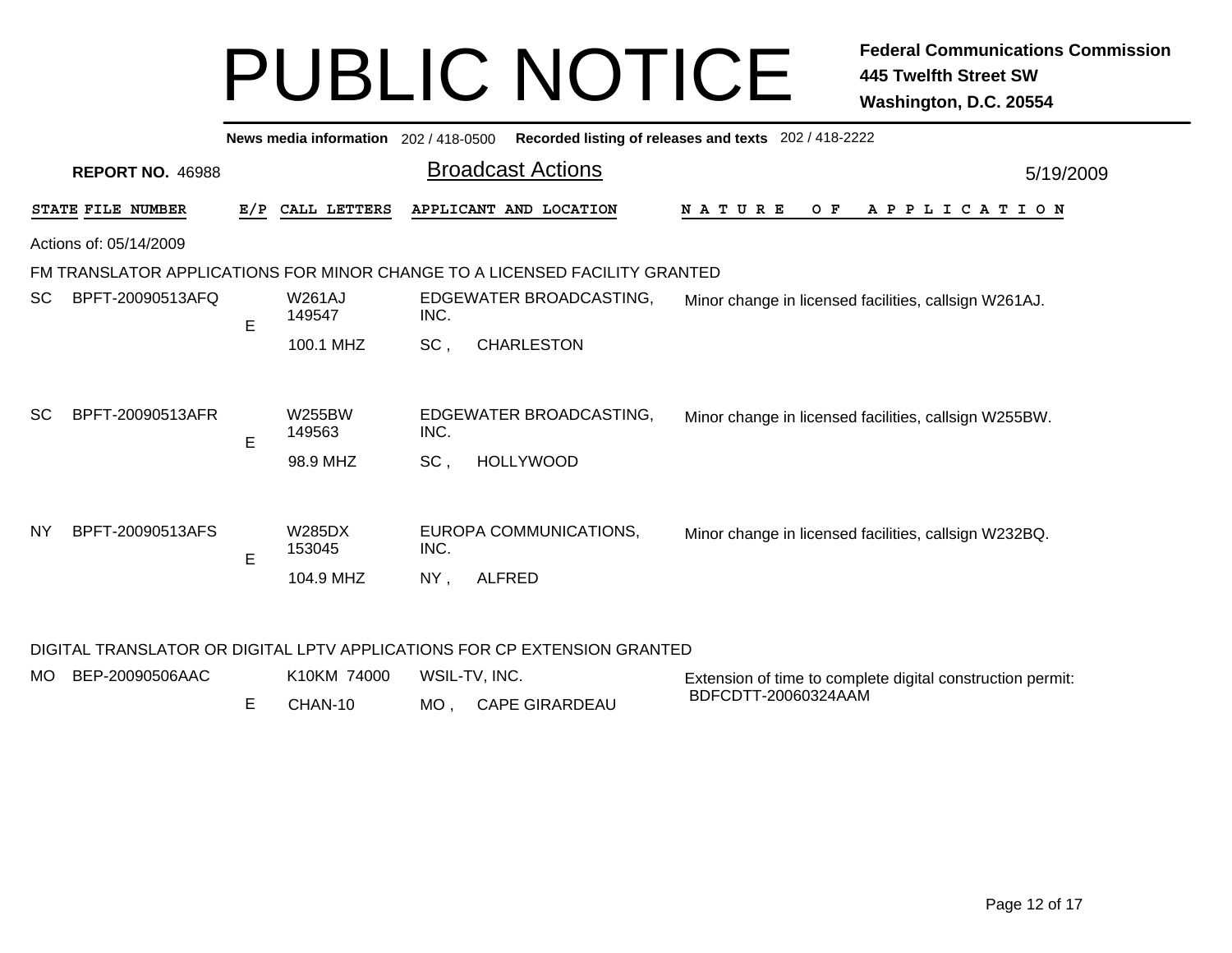|               |                                                                          |     |                        |                 | News media information 202 / 418-0500 Recorded listing of releases and texts 202 / 418-2222 |                                                                                   |           |  |  |  |  |  |  |  |
|---------------|--------------------------------------------------------------------------|-----|------------------------|-----------------|---------------------------------------------------------------------------------------------|-----------------------------------------------------------------------------------|-----------|--|--|--|--|--|--|--|
|               | <b>REPORT NO. 46988</b>                                                  |     |                        |                 | <b>Broadcast Actions</b>                                                                    |                                                                                   | 5/19/2009 |  |  |  |  |  |  |  |
|               | STATE FILE NUMBER                                                        | E/P | CALL LETTERS           |                 | APPLICANT AND LOCATION                                                                      | O F<br>APPLICATION<br>N A T U R E                                                 |           |  |  |  |  |  |  |  |
|               | Actions of: 05/14/2009                                                   |     |                        |                 |                                                                                             |                                                                                   |           |  |  |  |  |  |  |  |
|               | DIGITAL TRANSLATOR OR DIGITAL LPTV APPLICATIONS FOR CP EXTENSION GRANTED |     |                        |                 |                                                                                             |                                                                                   |           |  |  |  |  |  |  |  |
| <sub>CO</sub> | BEP-20090507AAK                                                          |     | K06JF 48592            |                 | LIN OF COLORADO, LLC                                                                        | Extension of time to complete digital construction permit:                        |           |  |  |  |  |  |  |  |
|               |                                                                          | E   | CHAN-6                 | CO <sub>1</sub> | <b>CORTEZ</b>                                                                               | BDFCDTT-20060324AAJ                                                               |           |  |  |  |  |  |  |  |
| ΝM            | BEP-20090507AAL                                                          | E   | K26EP 48586<br>CHAN-26 | $NM$ ,          | LIN OF COLORADO, LLC<br><b>DULCE/LUMBERTON</b>                                              | Extension of time to complete digital construction permit:<br>BDFCDTT-20060324AAK |           |  |  |  |  |  |  |  |
| AZ            | BEP-20090507AAM                                                          | E.  | K30GL 48582<br>CHAN-30 | AZ,             | LIN OF COLORADO, LLC<br><b>MANY FARMS</b>                                                   | Extension of time to complete digital construction permit:<br>BDFCDTT-20060324AAL |           |  |  |  |  |  |  |  |
| CO            | BEP-20090507AAN                                                          | E.  | K43GT 51294<br>CHAN-43 | CO <sub>1</sub> | LIN OF COLORADO, LLC<br>PAGOSA SPRINGS                                                      | Extension of time to complete digital construction permit:<br>BDFCDTT-20060323AIL |           |  |  |  |  |  |  |  |
| NM.           | BEP-20090507AAO                                                          | E.  | K06BN 70695<br>CHAN-6  | $NM$ .          | LIN OF NEW MEXICO, LLC<br><b>WAGON MOUND</b>                                                | Extension of time to complete digital construction permit:<br>BDFCDTT-20060323AAF |           |  |  |  |  |  |  |  |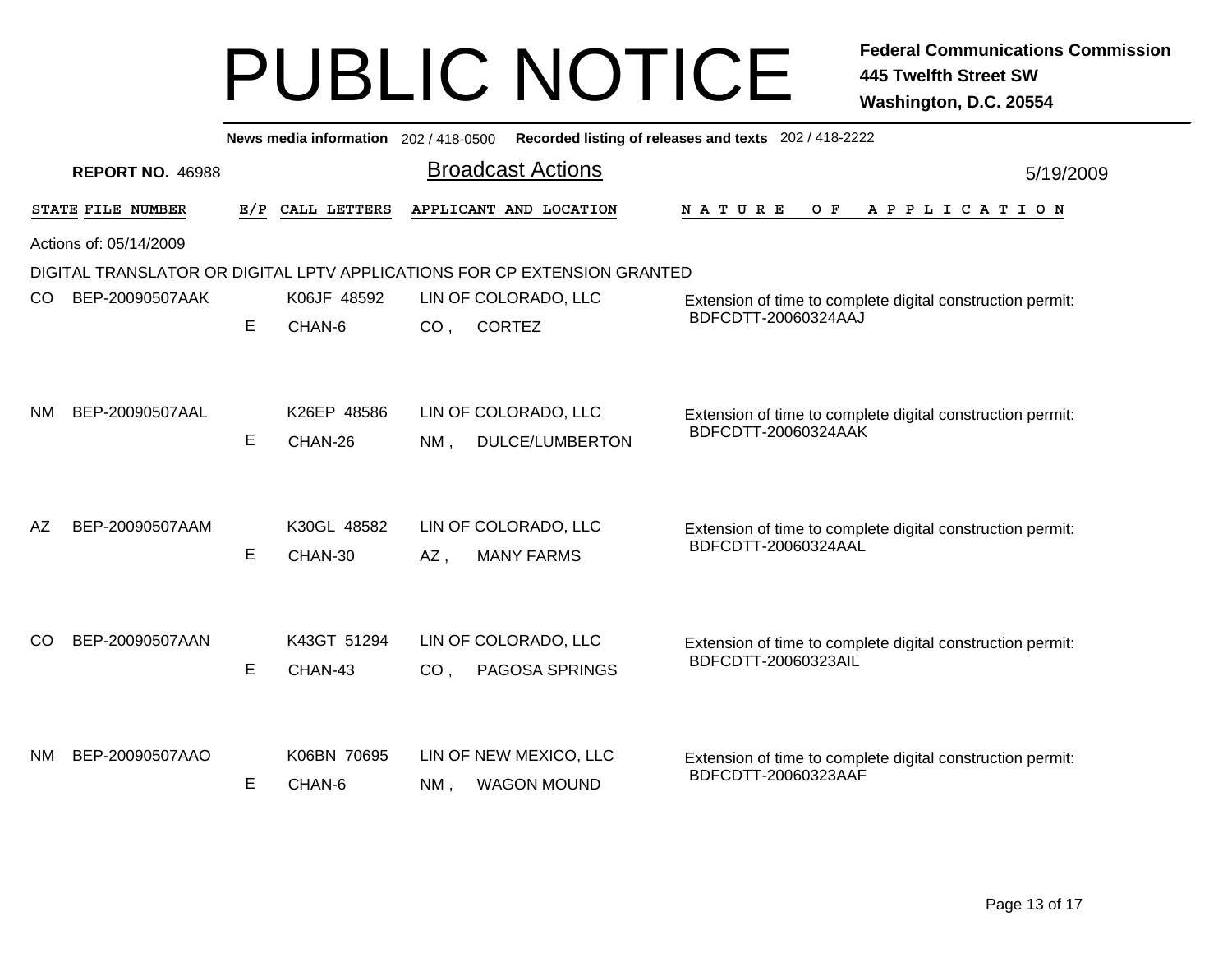|                                                                          | News media information 202 / 418-0500<br>Recorded listing of releases and texts 202 / 418-2222 |     |                                       |        |                                                            |                                                            |  |  |  |  |  |  |  |
|--------------------------------------------------------------------------|------------------------------------------------------------------------------------------------|-----|---------------------------------------|--------|------------------------------------------------------------|------------------------------------------------------------|--|--|--|--|--|--|--|
| <b>REPORT NO. 46988</b>                                                  |                                                                                                |     |                                       |        | <b>Broadcast Actions</b>                                   | 5/19/2009                                                  |  |  |  |  |  |  |  |
|                                                                          | STATE FILE NUMBER                                                                              | E/P | CALL LETTERS                          |        | APPLICANT AND LOCATION                                     | A P P L I C A T I O N<br>N A T U R E<br>O F                |  |  |  |  |  |  |  |
|                                                                          | Actions of: 05/14/2009                                                                         |     |                                       |        |                                                            |                                                            |  |  |  |  |  |  |  |
| DIGITAL TRANSLATOR OR DIGITAL LPTV APPLICATIONS FOR CP EXTENSION GRANTED |                                                                                                |     |                                       |        |                                                            |                                                            |  |  |  |  |  |  |  |
| <b>NM</b>                                                                | BEP-20090507AAP                                                                                |     | K08ES 13437                           |        | LIN OF NEW MEXICO, LLC                                     | Extension of time to complete digital construction permit: |  |  |  |  |  |  |  |
|                                                                          |                                                                                                | E   | CHAN-8                                | NM,    | <b>RED RIVER</b>                                           | BDFCDTT-20060323AAI                                        |  |  |  |  |  |  |  |
|                                                                          |                                                                                                |     |                                       |        |                                                            |                                                            |  |  |  |  |  |  |  |
|                                                                          |                                                                                                |     |                                       |        |                                                            |                                                            |  |  |  |  |  |  |  |
| <b>NM</b>                                                                | BEP-20090507AAQ                                                                                |     | K21FD 48572                           |        | LIN OF NEW MEXICO, LLC                                     | Extension of time to complete digital construction permit: |  |  |  |  |  |  |  |
|                                                                          |                                                                                                | E   | CHAN-21                               | $NM$ , | TAOS, ETC.                                                 | BDFCDTT-20060327AGH                                        |  |  |  |  |  |  |  |
|                                                                          |                                                                                                |     |                                       |        |                                                            |                                                            |  |  |  |  |  |  |  |
|                                                                          |                                                                                                |     |                                       |        |                                                            |                                                            |  |  |  |  |  |  |  |
| <b>NM</b>                                                                | BEP-20090507AAS                                                                                |     | K22EW 22272                           |        | LIN OF NEW MEXICO, LLC                                     | Extension of time to complete digital construction permit: |  |  |  |  |  |  |  |
|                                                                          |                                                                                                | E   | CHAN-22                               | $NM$ , | <b>MORA</b>                                                | BDFCDTT-20060327AGG                                        |  |  |  |  |  |  |  |
|                                                                          |                                                                                                |     |                                       |        |                                                            |                                                            |  |  |  |  |  |  |  |
|                                                                          |                                                                                                |     |                                       |        |                                                            |                                                            |  |  |  |  |  |  |  |
| <b>NM</b>                                                                | BEP-20090507AAT                                                                                |     | K25HJ 48568                           |        | LIN OF NEW MEXICO, LLC                                     | Extension of time to complete digital construction permit: |  |  |  |  |  |  |  |
|                                                                          |                                                                                                | E   | CHAN-25                               | NM.    | HORNSBY RANCH, ETC.                                        | BDFCDTT-20060327AGF                                        |  |  |  |  |  |  |  |
|                                                                          |                                                                                                |     |                                       |        |                                                            |                                                            |  |  |  |  |  |  |  |
|                                                                          |                                                                                                |     |                                       |        |                                                            |                                                            |  |  |  |  |  |  |  |
| NM.                                                                      | BEP-20090507AAV                                                                                |     | K38HR 59098<br>LIN OF NEW MEXICO, LLC |        | Extension of time to complete digital construction permit: |                                                            |  |  |  |  |  |  |  |
|                                                                          |                                                                                                | Е   | CHAN-38                               | $NM$ , | <b>SANTA ROSA</b>                                          | BDFCDTT-20060323AAR                                        |  |  |  |  |  |  |  |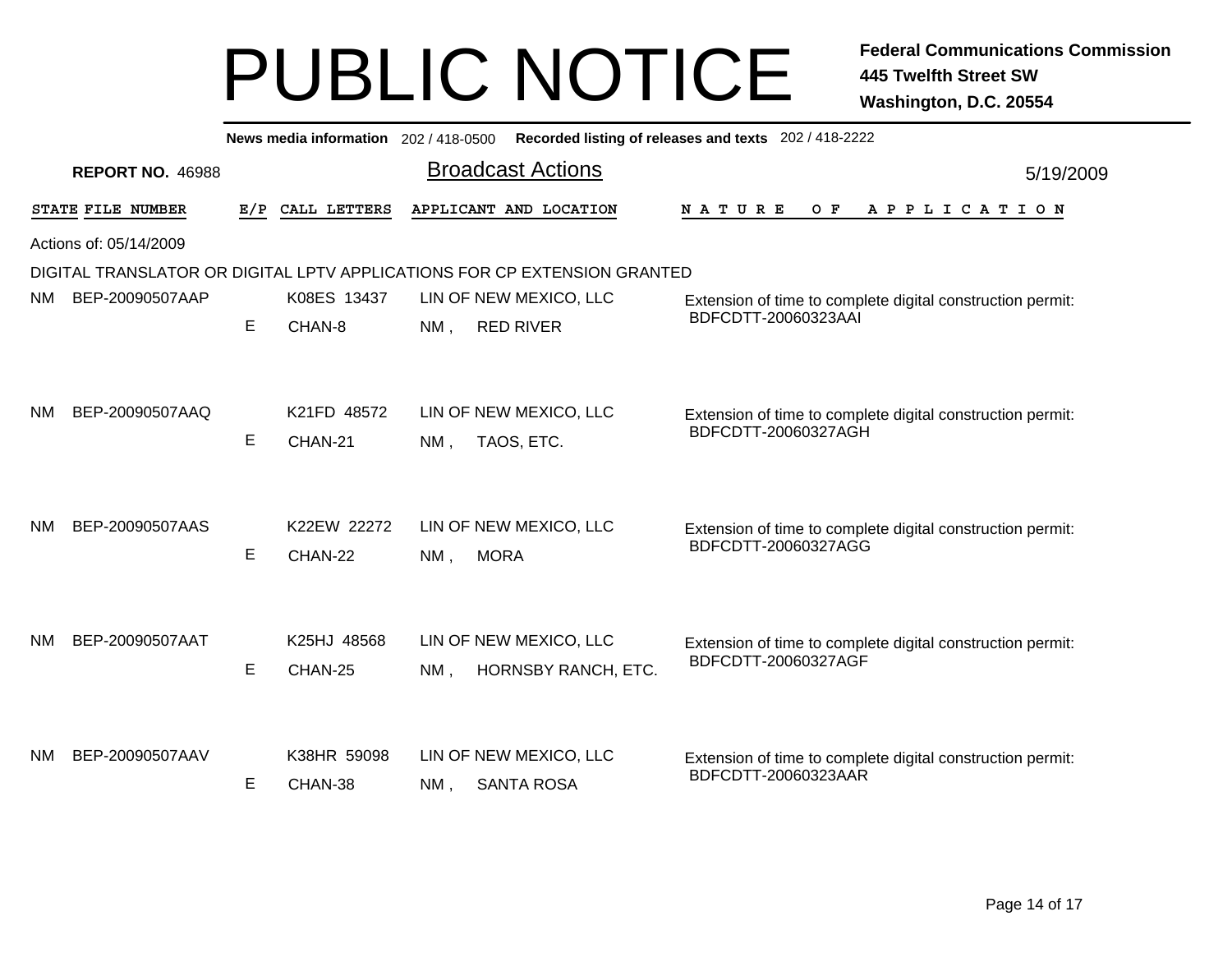| Recorded listing of releases and texts 202 / 418-2222<br>News media information 202 / 418-0500 |                        |     |                            |        |                                            |                                                                                   |  |  |  |  |  |  |  |  |  |
|------------------------------------------------------------------------------------------------|------------------------|-----|----------------------------|--------|--------------------------------------------|-----------------------------------------------------------------------------------|--|--|--|--|--|--|--|--|--|
| <b>REPORT NO. 46988</b>                                                                        |                        |     |                            |        | <b>Broadcast Actions</b>                   | 5/19/2009                                                                         |  |  |  |  |  |  |  |  |  |
|                                                                                                | STATE FILE NUMBER      | E/P | CALL LETTERS               |        | APPLICANT AND LOCATION                     | <b>NATURE</b><br>O F<br>A P P L I C A T I O N                                     |  |  |  |  |  |  |  |  |  |
|                                                                                                | Actions of: 05/14/2009 |     |                            |        |                                            |                                                                                   |  |  |  |  |  |  |  |  |  |
| DIGITAL TRANSLATOR OR DIGITAL LPTV APPLICATIONS FOR CP EXTENSION GRANTED                       |                        |     |                            |        |                                            |                                                                                   |  |  |  |  |  |  |  |  |  |
| NM.                                                                                            | BEP-20090507AAW        |     | K39FY 125596               |        | LIN OF NEW MEXICO, LLC                     | Extension of time to complete digital construction permit:                        |  |  |  |  |  |  |  |  |  |
|                                                                                                |                        | Е   | CHAN-39                    | $NM$ , | <b>ZUNI</b>                                | BDFCDTT-20060323AAP                                                               |  |  |  |  |  |  |  |  |  |
| NM                                                                                             | BEP-20090507AAX        | E   | K40GC 48557<br>CHAN-40     | $NM$ . | LIN OF NEW MEXICO, LLC<br><b>DORA</b>      | Extension of time to complete digital construction permit:<br>BDFCDTT-20060327AGD |  |  |  |  |  |  |  |  |  |
| <b>NM</b>                                                                                      | BEP-20090507AAY        | E   | K43FI 48559<br>CHAN-43     | $NM$ . | LIN OF NEW MEXICO, LLC<br><b>LAS VEGAS</b> | Extension of time to complete digital construction permit:<br>BDFCDTT-20060323AAD |  |  |  |  |  |  |  |  |  |
| NM                                                                                             | BEP-20090507AAZ        | E   | DK43GW<br>48588<br>CHAN-43 | NM,    | LIN OF NEW MEXICO, LLC<br>RATON, ETC.      | Extension of time to complete digital construction permit:<br>BDFCDTT-20060323AAE |  |  |  |  |  |  |  |  |  |
| NΜ                                                                                             | BEP-20090507ABA        | Е   | K44CJ 48581<br>CHAN-44     | NM.    | LIN OF NEW MEXICO, LLC<br><b>TUCUMCARI</b> | Extension of time to complete digital construction permit:<br>BDFCDTT-20060323AAO |  |  |  |  |  |  |  |  |  |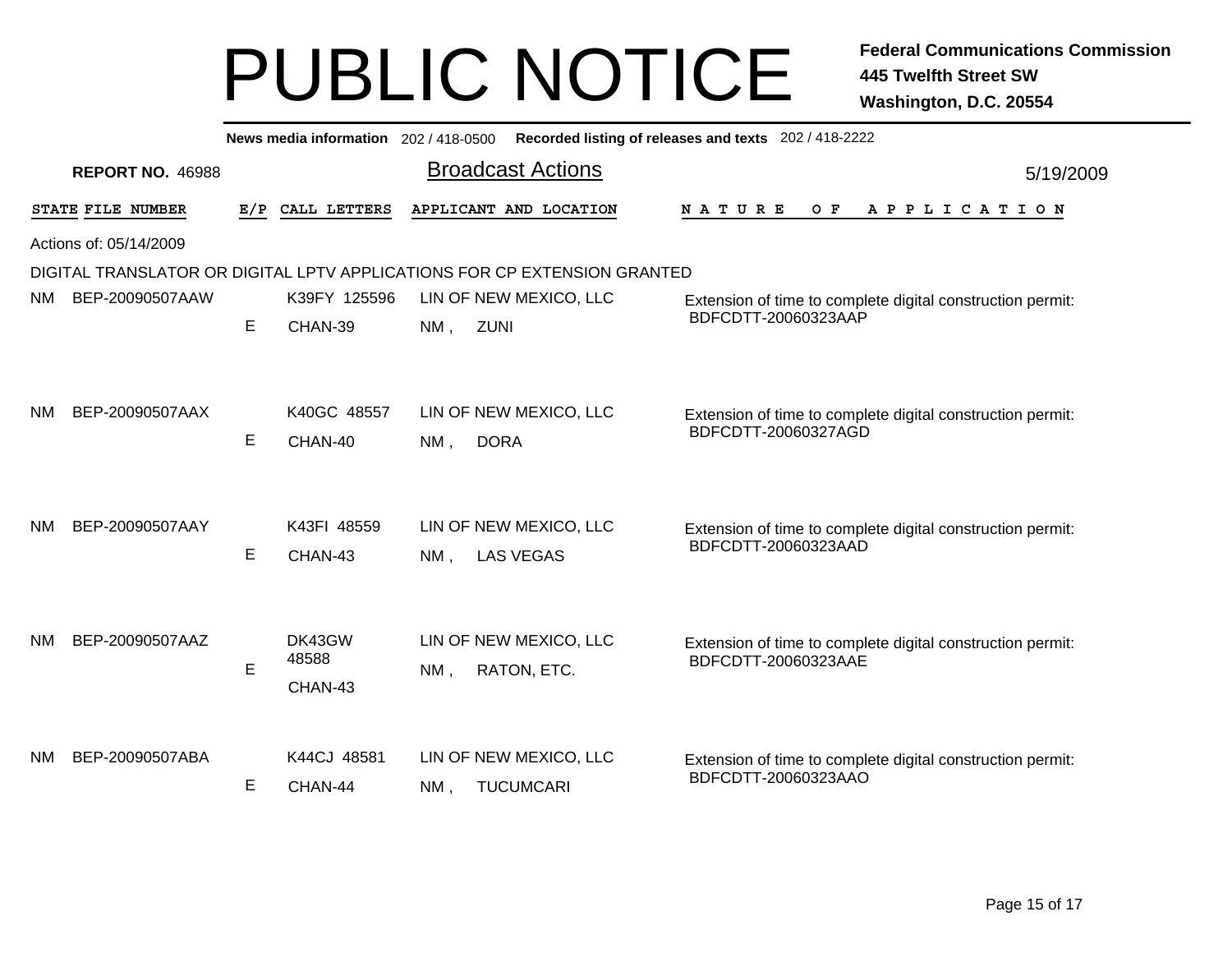| <b>Broadcast Actions</b><br><b>REPORT NO. 46988</b><br>5/19/2009<br>STATE FILE NUMBER<br>E/P<br>CALL LETTERS<br>APPLICANT AND LOCATION<br>N A T U R E<br>O F<br>A P P L I C A T I O N<br>Actions of: 05/14/2009<br>DIGITAL TRANSLATOR OR DIGITAL LPTV APPLICATIONS FOR CP EXTENSION GRANTED<br>K28HM 125582<br>BEP-20090507ABB<br>LIN OF NEW MEXICO, LLC<br>NM.<br>Extension of time to complete digital construction permit:<br>BDFCDTT-20060331AEA<br>E<br>CHAN-28<br><b>THOREAU</b><br>NM,<br>K44DD 48558<br>LIN OF NEW MEXICO, LLC<br>BEP-20090507ABC<br>NM.<br>Extension of time to complete digital construction permit:<br>BDFCDTT-20060331ABK<br>E.<br>CHAN-44<br>$NM$ ,<br><b>CHAMA</b><br>BEP-20090507ABD<br>K38EC 35562<br>LIN OF NEW MEXICO, LLC<br><b>NM</b><br>Extension of time to complete digital construction permit:<br>BDFCDTT-20060329AAF<br>E<br>CHAN-38<br>$NM$ ,<br><b>EAGLE NEST</b><br>K44GD 48571<br>BEP-20090507ABF<br>LIN OF NEW MEXICO, LLC<br>ΝM<br>Extension of time to complete digital construction permit:<br>BDFCDTT-20060329AAH<br>E<br>CHAN-44<br><b>CROWNPOINT</b><br>$NM$ ,<br>LIN OF NEW MEXICO, LLC<br>BEP-20090507ABG<br>K47DI 48569<br>NM.<br>Extension of time to complete digital construction permit: | News media information 202 / 418-0500 Recorded listing of releases and texts 202 / 418-2222 |  |  |  |  |  |  |  |  |  |  |
|------------------------------------------------------------------------------------------------------------------------------------------------------------------------------------------------------------------------------------------------------------------------------------------------------------------------------------------------------------------------------------------------------------------------------------------------------------------------------------------------------------------------------------------------------------------------------------------------------------------------------------------------------------------------------------------------------------------------------------------------------------------------------------------------------------------------------------------------------------------------------------------------------------------------------------------------------------------------------------------------------------------------------------------------------------------------------------------------------------------------------------------------------------------------------------------------------------------------------------------------------|---------------------------------------------------------------------------------------------|--|--|--|--|--|--|--|--|--|--|
|                                                                                                                                                                                                                                                                                                                                                                                                                                                                                                                                                                                                                                                                                                                                                                                                                                                                                                                                                                                                                                                                                                                                                                                                                                                      |                                                                                             |  |  |  |  |  |  |  |  |  |  |
|                                                                                                                                                                                                                                                                                                                                                                                                                                                                                                                                                                                                                                                                                                                                                                                                                                                                                                                                                                                                                                                                                                                                                                                                                                                      |                                                                                             |  |  |  |  |  |  |  |  |  |  |
|                                                                                                                                                                                                                                                                                                                                                                                                                                                                                                                                                                                                                                                                                                                                                                                                                                                                                                                                                                                                                                                                                                                                                                                                                                                      |                                                                                             |  |  |  |  |  |  |  |  |  |  |
|                                                                                                                                                                                                                                                                                                                                                                                                                                                                                                                                                                                                                                                                                                                                                                                                                                                                                                                                                                                                                                                                                                                                                                                                                                                      |                                                                                             |  |  |  |  |  |  |  |  |  |  |
|                                                                                                                                                                                                                                                                                                                                                                                                                                                                                                                                                                                                                                                                                                                                                                                                                                                                                                                                                                                                                                                                                                                                                                                                                                                      |                                                                                             |  |  |  |  |  |  |  |  |  |  |
|                                                                                                                                                                                                                                                                                                                                                                                                                                                                                                                                                                                                                                                                                                                                                                                                                                                                                                                                                                                                                                                                                                                                                                                                                                                      |                                                                                             |  |  |  |  |  |  |  |  |  |  |
|                                                                                                                                                                                                                                                                                                                                                                                                                                                                                                                                                                                                                                                                                                                                                                                                                                                                                                                                                                                                                                                                                                                                                                                                                                                      |                                                                                             |  |  |  |  |  |  |  |  |  |  |
|                                                                                                                                                                                                                                                                                                                                                                                                                                                                                                                                                                                                                                                                                                                                                                                                                                                                                                                                                                                                                                                                                                                                                                                                                                                      |                                                                                             |  |  |  |  |  |  |  |  |  |  |
|                                                                                                                                                                                                                                                                                                                                                                                                                                                                                                                                                                                                                                                                                                                                                                                                                                                                                                                                                                                                                                                                                                                                                                                                                                                      |                                                                                             |  |  |  |  |  |  |  |  |  |  |
|                                                                                                                                                                                                                                                                                                                                                                                                                                                                                                                                                                                                                                                                                                                                                                                                                                                                                                                                                                                                                                                                                                                                                                                                                                                      |                                                                                             |  |  |  |  |  |  |  |  |  |  |
|                                                                                                                                                                                                                                                                                                                                                                                                                                                                                                                                                                                                                                                                                                                                                                                                                                                                                                                                                                                                                                                                                                                                                                                                                                                      |                                                                                             |  |  |  |  |  |  |  |  |  |  |
|                                                                                                                                                                                                                                                                                                                                                                                                                                                                                                                                                                                                                                                                                                                                                                                                                                                                                                                                                                                                                                                                                                                                                                                                                                                      |                                                                                             |  |  |  |  |  |  |  |  |  |  |
|                                                                                                                                                                                                                                                                                                                                                                                                                                                                                                                                                                                                                                                                                                                                                                                                                                                                                                                                                                                                                                                                                                                                                                                                                                                      |                                                                                             |  |  |  |  |  |  |  |  |  |  |
|                                                                                                                                                                                                                                                                                                                                                                                                                                                                                                                                                                                                                                                                                                                                                                                                                                                                                                                                                                                                                                                                                                                                                                                                                                                      |                                                                                             |  |  |  |  |  |  |  |  |  |  |
|                                                                                                                                                                                                                                                                                                                                                                                                                                                                                                                                                                                                                                                                                                                                                                                                                                                                                                                                                                                                                                                                                                                                                                                                                                                      |                                                                                             |  |  |  |  |  |  |  |  |  |  |
|                                                                                                                                                                                                                                                                                                                                                                                                                                                                                                                                                                                                                                                                                                                                                                                                                                                                                                                                                                                                                                                                                                                                                                                                                                                      |                                                                                             |  |  |  |  |  |  |  |  |  |  |
|                                                                                                                                                                                                                                                                                                                                                                                                                                                                                                                                                                                                                                                                                                                                                                                                                                                                                                                                                                                                                                                                                                                                                                                                                                                      |                                                                                             |  |  |  |  |  |  |  |  |  |  |
|                                                                                                                                                                                                                                                                                                                                                                                                                                                                                                                                                                                                                                                                                                                                                                                                                                                                                                                                                                                                                                                                                                                                                                                                                                                      |                                                                                             |  |  |  |  |  |  |  |  |  |  |
|                                                                                                                                                                                                                                                                                                                                                                                                                                                                                                                                                                                                                                                                                                                                                                                                                                                                                                                                                                                                                                                                                                                                                                                                                                                      |                                                                                             |  |  |  |  |  |  |  |  |  |  |
| BDFCDTT-20060329AAI<br>E.<br>CHAN-47<br><b>COYOTE CANYON</b><br>$NM$ .                                                                                                                                                                                                                                                                                                                                                                                                                                                                                                                                                                                                                                                                                                                                                                                                                                                                                                                                                                                                                                                                                                                                                                               |                                                                                             |  |  |  |  |  |  |  |  |  |  |